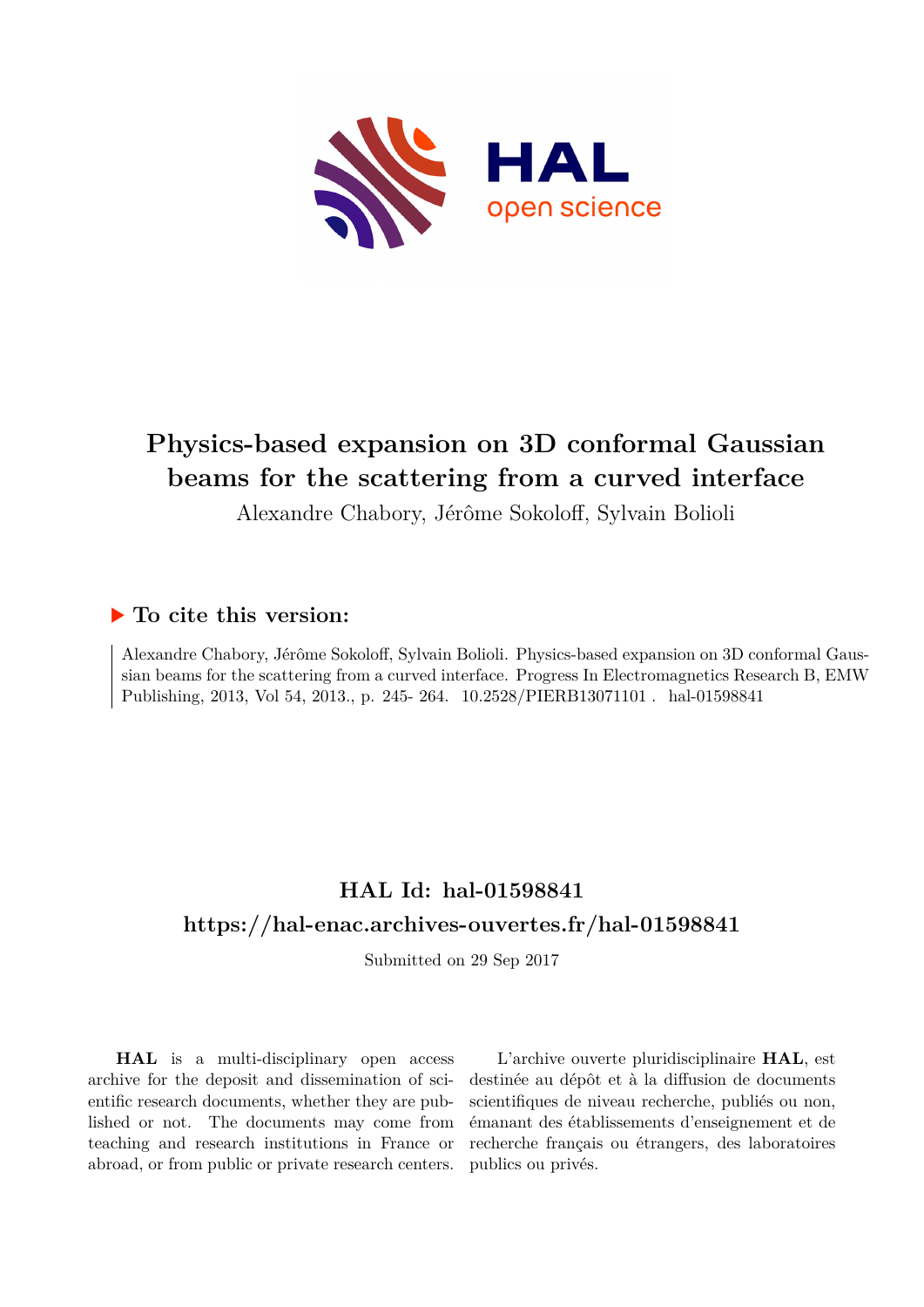# PHYSICS-BASED EXPANSION ON 3D CONFORMAL GAUSSIAN BEAMS FOR THE SCATTERING FROM A CURVED INTERFACE

Alexandre Chabory  $^{1,\ 2,\ 3}$ , Jérôme Sokoloff  $^{3,\ 4},$ and Sylvain Bolioli <sup>5</sup>

<sup>1</sup>ENAC, TELECOM-EMA, F-31055 Toulouse, France

<sup>2</sup>Université de Toulouse, F-31400 Toulouse, France

<sup>3</sup>Université de Toulouse, UPS, INPT, LAPLACE (Laboratoire Plasma) et Conversion d'Energie), 118 route de Narbonne, F-31062 Toulouse Cedex 9, France

<sup>4</sup>CNRS, LAPLACE, F-31062 Toulouse, France

 $5$ Onera — The French Aerospace Lab, F-31055 Toulouse, France

Abstract—Gaussian beams techniques are high-frequency asymptotic methods that can be used to model the propagation/interaction of fields in a variety of problems. In this article, an expansion is proposed to express the scattering of magnetic/electric currents from a curved interface in terms of a new kind of elementary beams, the conformal Gaussian beams. The expansion characteristics rely on the physical properties of the configuration, which leads to represent the scattering with a small number of conformal Gaussian beams. An analytical formulation for the conformal Gaussian beams is developed, which expression is derived from an asymptotic evaluation of the radiation integrals valid at great distance from the interface. An example is presented to show that this analytical formulation is in good agreement with the reference result. Numerical tests are led on the expansion in order to show that the scattering can be represented with accuracy by adding the contribution of conformal Gaussian beams.

Received 11 July 2013, Accepted 28 August 2013, Scheduled 6 September 2013

<sup>\*</sup> Corresponding author: Alexandre Chabory (alexandre.chabory@recherche.enac.fr).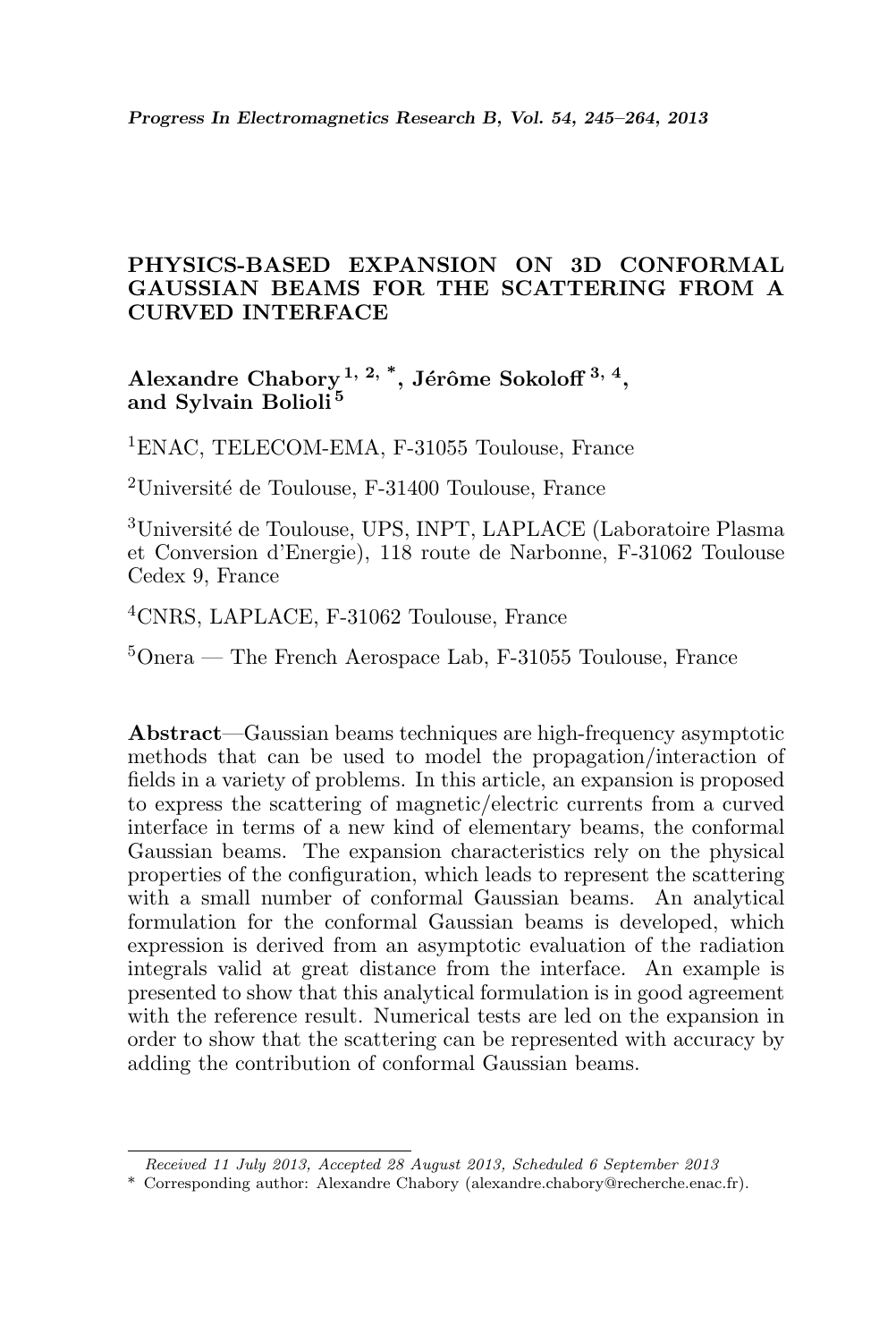# 1. INTRODUCTION

Gaussian beams have first been introduced in laser-optics [1] before being used in the domain of optical and quasi-optical systems. They now constitute widely-developed tools for many applications in highfrequency computational electromagnetics. They can be employed in the analysis of metallic reflectors  $[2, 3]$ , lenses  $[4]$ , radomes  $[5, 6]$ , rough surfaces [7], dichroic surfaces [8], or propagation channels [9]. There are generally two key components in a modeling approach based on Gaussian beams: the expansion and the tracking. Expansion techniques allow for the representation of fields as sums of elementary beams. Tracking techniques deal with the propagation/interaction of elementary beams in the environment, e.g., the interaction of beams with dielectric and metallic interfaces.

A large family of expansions already exists for Gaussian beams. Among them, the multimodal orhtogonal Gauss-Hermite and Gauss-Laguerre bases were first introduced in laser-optics [1]. They were subsequently applied in electromagnetics by taking into account vectorial fields [10]. However, these expansions suffer from a strong limitation, the paraxial approximation, that imposes to describe fields weakly diverging with respect to a main propagation direction. That is the reason why other approaches have been investigated. The Gabor bases and frames allow for the representation of a signal in terms of Gaussian functions placed on a doubly infinite discrete spectralspatial lattice. In electromagnetics, Gabor expansions have been used to express the radiation from a planar surface as a sum of beams shifted both in position and in propagation direction [11]. Other beam expansions have recently been proposed that are based on the generalized pencil of function method (GPOF) [12].

In many applications, the initial surface on which the field is known may be curved. This is particularly the case for conformal antennas, radomes, or metallic reflectors. To treat such cases, one possibility is to keep the multimodal orthogonal bases  $[2, 13]$ . On the other hand, new specific expansions dedicated to initial curved surfaces can also be developed. In [5], we have developed a pragmatic expansion to express a field known on a moderately curved surface as a set of equally spaced Gaussian beams. The expansion characteristics have been chosen from the physical properties of the configuration. Numerical experiments have demonstrated the efficiency of this approach. However, limitations exist that concern the incidence of the initial field, and the curvature of the surface, which both must remain moderate.

In order to overcome these limitations, we have used the Gabor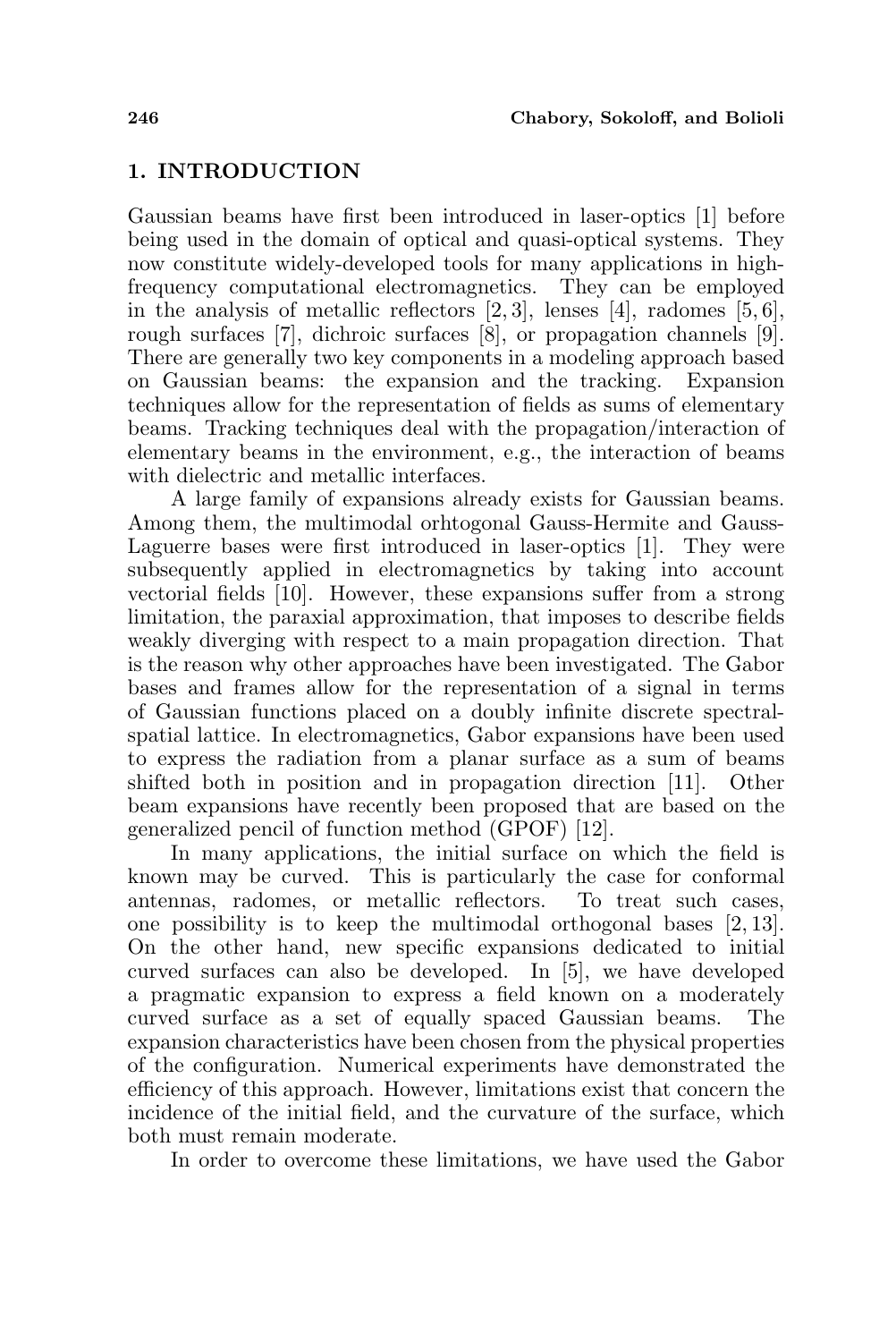frames to expand electric and magnetic currents on a regular curved interface in dimension 2 [14]. This expansion has required the introduction of a new class of beams, the conformal Gaussian beams (CGB). They correspond to the radiation of elementary currents which have a Gaussian amplitude and linear phase, both with respect to the curvilinear coordinate of the curve. We have developed an analytical formulation for such beams valid at great distances. Nevertheless, the number of beams generated within this expansion may become very large because of the doubly spatial-spectral Gabor lattice. To reduce this number, we have modified this approach by taking into account the physical properties of the configuration [15]. The extension of this technique to 3D configurations has first been introduced in [16]. Further, analytical formulations for the plane wave spectrum of a 3D CGB have been derived in [17].

In this article, we present and test an approach to represent the radiation of currents from a curved surface as a sum of CGB in 3D. As for the 2D case [15], we employ the physical properties of the configuration to define the expansion characteristics. Indeed, the curvature of the surface and the main radiation directions of the currents are locally taken into account. An analytical formulation for 3D CGB is developed from an asymptotic evaluation of the radiation integrals valid at large distances of the surface.

We start by presenting the principles and characteristics of the expansion in Section 2. We develop an analytical formulation and we give an example of a conformal Gaussian beam in Section 3. Few numerical experiments are led to demonstrate the capabilities of our expansion in Section 4.

#### 2. PHYSICS-BASED EXPANSION

#### 2.1. Principle of the Expansion

We consider a regular surface  $(S)$  splitting the space into two regions 1 and 2 (Fig. 1). On a limited section of  $(S)$ , we assume that there are electric and/or magnetic surface currents  $({\bf J}, {\bf M})$ . As for the 2D case presented in [15], our aim is to represent the radiation of these currents as a superposition of a finite number of elementary beams.

At any point  $\mathbf{r}'$  of  $(S)$ , **n** stands for the unit normal vector oriented from 1 to 2. Because  $\mathbf{J}(\mathbf{r}')$  and  $\mathbf{M}(\mathbf{r}')$  are tangent to  $(S)$ , they can be written as the sum of two orthogonal components, i.e.,

$$
\mathbf{J} = J^a \boldsymbol{\tau}^a + J^b \boldsymbol{\tau}^b,
$$
  

$$
\mathbf{M} = M^a \boldsymbol{\tau}^a + M^b \boldsymbol{\tau}^b,
$$
 (1)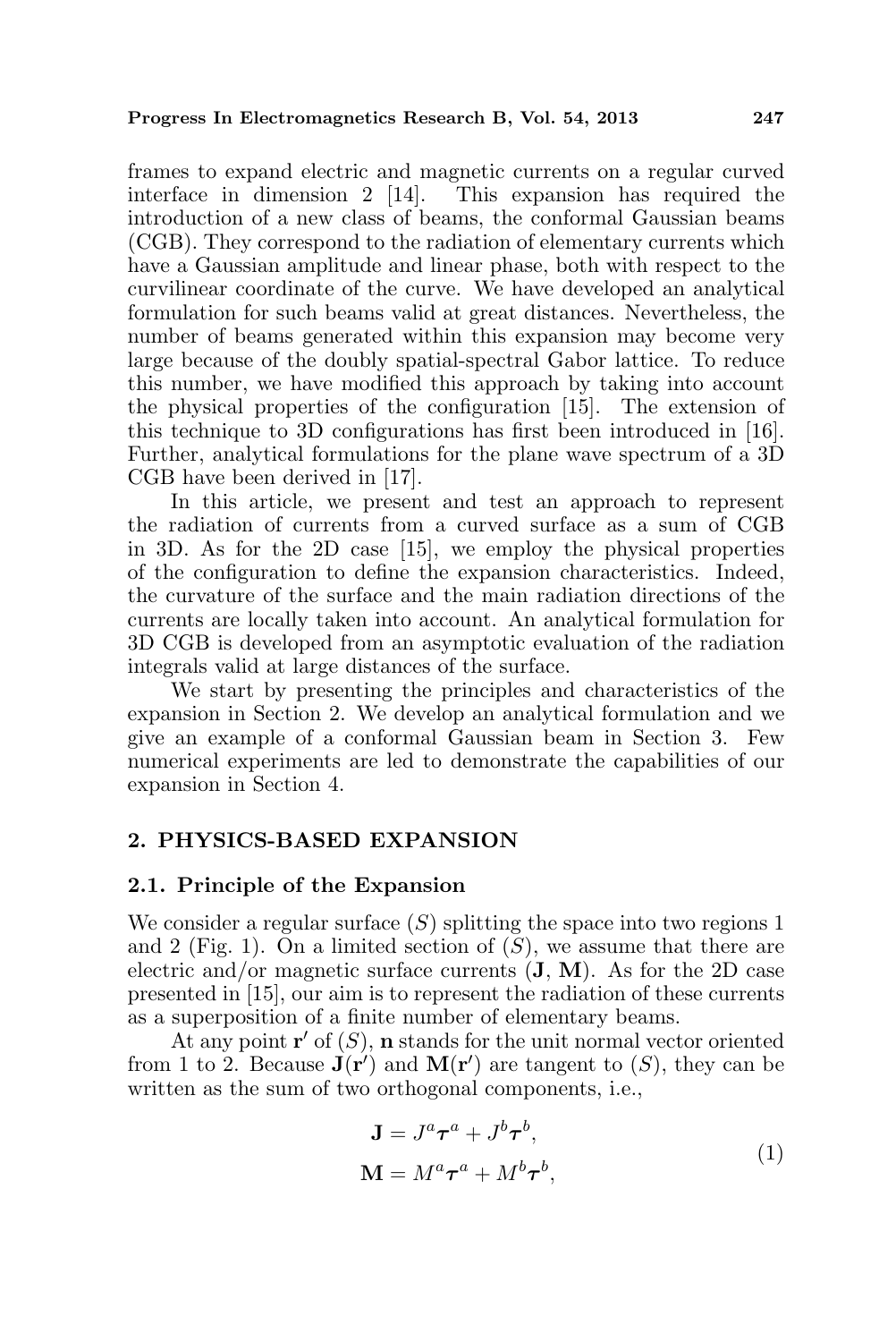

Figure 1. Initial 3D configuration.

in which  $\tau^a$  and  $\tau^b$  are two unitary tangent vectors such that  $(\tau^a, \tau^b, n)$  is orthonormal and direct. From an arbitrary constant unitary vector  $\tau^0$ , that respects  $\tau^0 \neq n$  for any  $r' \in (S)$ , we choose

$$
\boldsymbol{\tau}^{a}\left(\mathbf{r}'\right)=\frac{\mathbf{n}\left(\mathbf{r}'\right)\times\boldsymbol{\tau}^{0}}{\left\Vert \mathbf{n}\left(\mathbf{r}'\right)\times\boldsymbol{\tau}^{0}\right\Vert },\quad \boldsymbol{\tau}^{b}\left(\mathbf{r}'\right)=\mathbf{n}\left(\mathbf{r}'\right)\times\boldsymbol{\tau}^{a}\left(\mathbf{r}'\right). \tag{2}
$$

The expansion of the electric and magnetic currents on  $N$  elementary currents can be written as

$$
\mathbf{J}(\mathbf{r}') = \sum_{\alpha=a,b} \sum_{n=1}^{N} a_n^{J^{\alpha}} u_n(\mathbf{r}') \boldsymbol{\tau}^{\alpha}(\mathbf{r}'),
$$
  

$$
\mathbf{M}(\mathbf{r}') = \sum_{\alpha=a,b} \sum_{n=1}^{N} a_n^{M^{\alpha}} u_n(\mathbf{r}') \boldsymbol{\tau}^{\alpha}(\mathbf{r}'),
$$
 (3)

where  $a_n^{J^{\alpha}}$  and  $a_n^{M^{\alpha}}$  represent the expansion coefficients, and  $u_n$  stands for the expansion functions. From (3), the expansion of the currents (J, M) can be reduced to the expansion of 4 scalar components. We obtain explicitly

$$
K = \sum_{n=1}^{N} a_n^K u_n, \quad \text{for } K = J^a, J^b, M^a, M^b.
$$
 (4)

We want to choose the expansion functions  $u_n$  in the same way as for the 2D cases studied in [14, 15]. In these articles, this choice originated in the Gabor bases/frames. These functions had a Gaussian-amplitude and linear-phase, both with respect to the curvilinear coordinate of the curve from which the expansion was performed. This becomes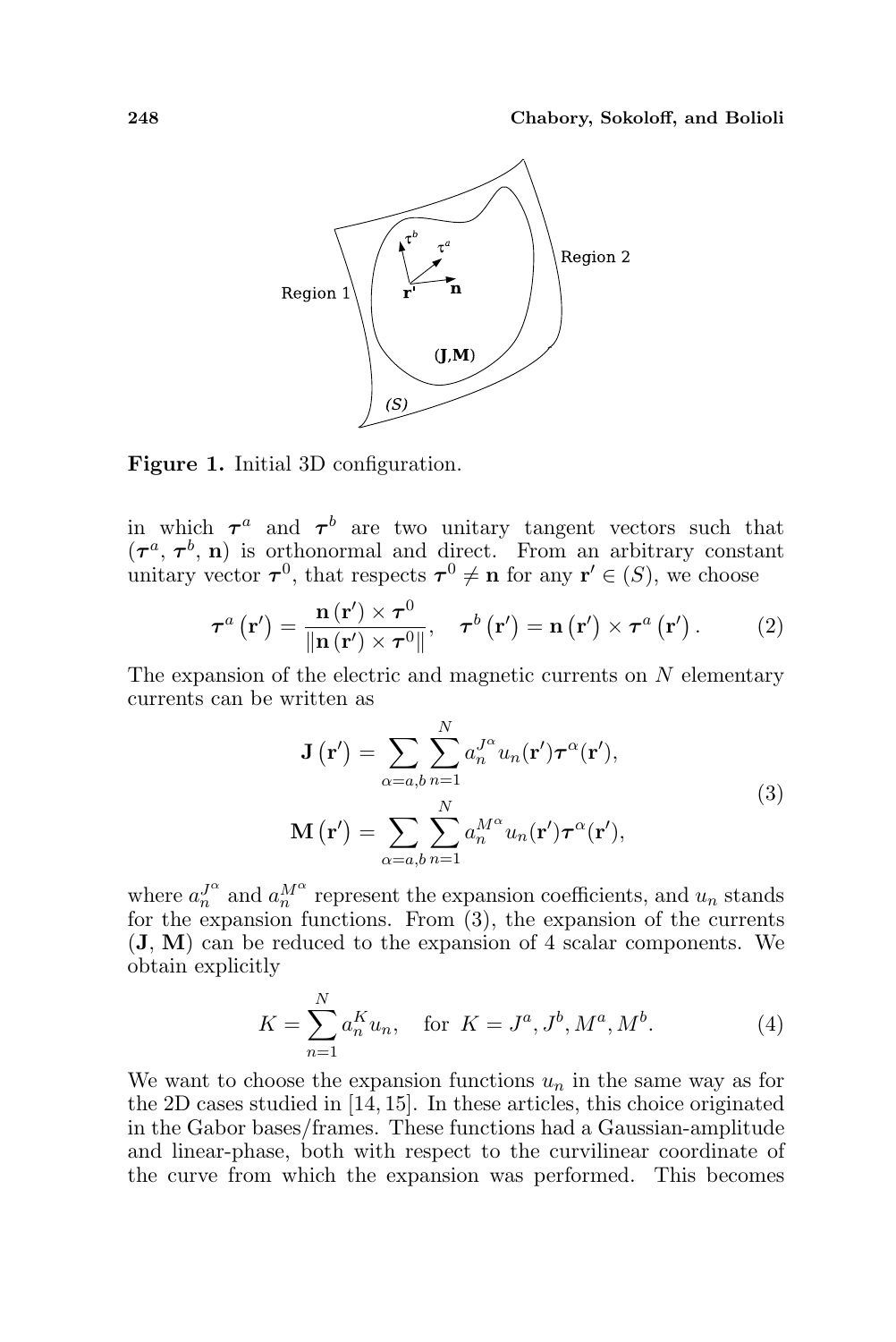irrelevant here because the expansion is performed from a surface. To overcome this difficulty, we firstly associate with each elementary current *n* a reference frame  $(c_n, \tau_n^{\alpha}, \tau_n^b, n_n)$ . This reference frame is constituted by a point  $\mathbf{c}_n$  in  $(S)$ , and by the vectors  $(\tau^a, \tau^b, \mathbf{n})$ evaluated at  $\mathbf{c}_n$ , i.e.,

$$
\boldsymbol{\tau}_n^a = \boldsymbol{\tau}^a(\mathbf{c}_n), \quad \boldsymbol{\tau}_n^b = \boldsymbol{\tau}^b(\mathbf{c}_n) \quad \mathbf{n}_n = \mathbf{n}(\mathbf{c}_n). \tag{5}
$$

In this reference frame, the coordinates of **r'** are denoted  $(x'_n, y'_n, z'_n)$ . Secondly, to be consistent with [14, 15],  $u_n$  is expected to have a Gaussian-amplitude linear-phase evolution. This evolution is here related to the transverse coordinates  $x'_n$  and  $y'_n$ . It can be obtained by means of the formulation

$$
u_n(x'_n, y'_n) = u_0 \exp\left(-\frac{jk}{2} \begin{bmatrix} x'_n \\ y'_n \end{bmatrix}^T \mathbf{Q}_n^f \begin{bmatrix} x'_n \\ y'_n \end{bmatrix} - j\beta_n^T \begin{bmatrix} x'_n \\ y'_n \end{bmatrix}\right), \quad (6)
$$

where  $j =$  $\overline{-1}$ , k is the wavenumber and the phase vector  $\beta_n$ introduces the linear phase term. Further,  $\mathbf{Q}_n^f$  is the complex curvature matrix associated with the  $n$ -th current. To insure the Gaussian evolution of the amplitude, its imaginary part must be negative definite. At any point  $\mathbf r$ , the fields radiated by  $(\mathbf J, \mathbf M)$ , can be expressed as the sum of the fields radiated by each elementary currents. This yields the field expansion

$$
\mathbf{E}(\mathbf{r}) = \sum_{K=J^a,\dots,M^b} \sum_{n=1}^N a_n^K \mathbf{E}_n^K(\mathbf{r}),
$$
  

$$
\mathbf{H}(\mathbf{r}) = \sum_{K=J^a,\dots,M^b} \sum_{n=1}^N a_n^K \mathbf{H}_n^K(\mathbf{r}),
$$
 (7)

in which  $(\mathbf{E}_n^K, \mathbf{H}_n^K)$  represent the electric and magnetic fields radiated by the *n*-th current of type  $K$ . These elementary fields define the conformal Gaussian beams (CGB) for 3D configurations. These new beams, which properties will be studied in Section 3, can be regarded as an extension of the beams proposed for 2D configurations in [14, 15].

#### 2.2. Choice of the Expansion Characteristics

In the expansion presented in the previous section, three parameters need to be specified. The first one is the position of the beam centres  $c_n$ , from which the beam reference frames can be obtained via  $(5)$ . The two others characterize  $u_n$ , they are the curvature matrix  $\mathbf{Q}_n^f$ , and the phase vector  $\beta_n$ . To obtain an accurate description of the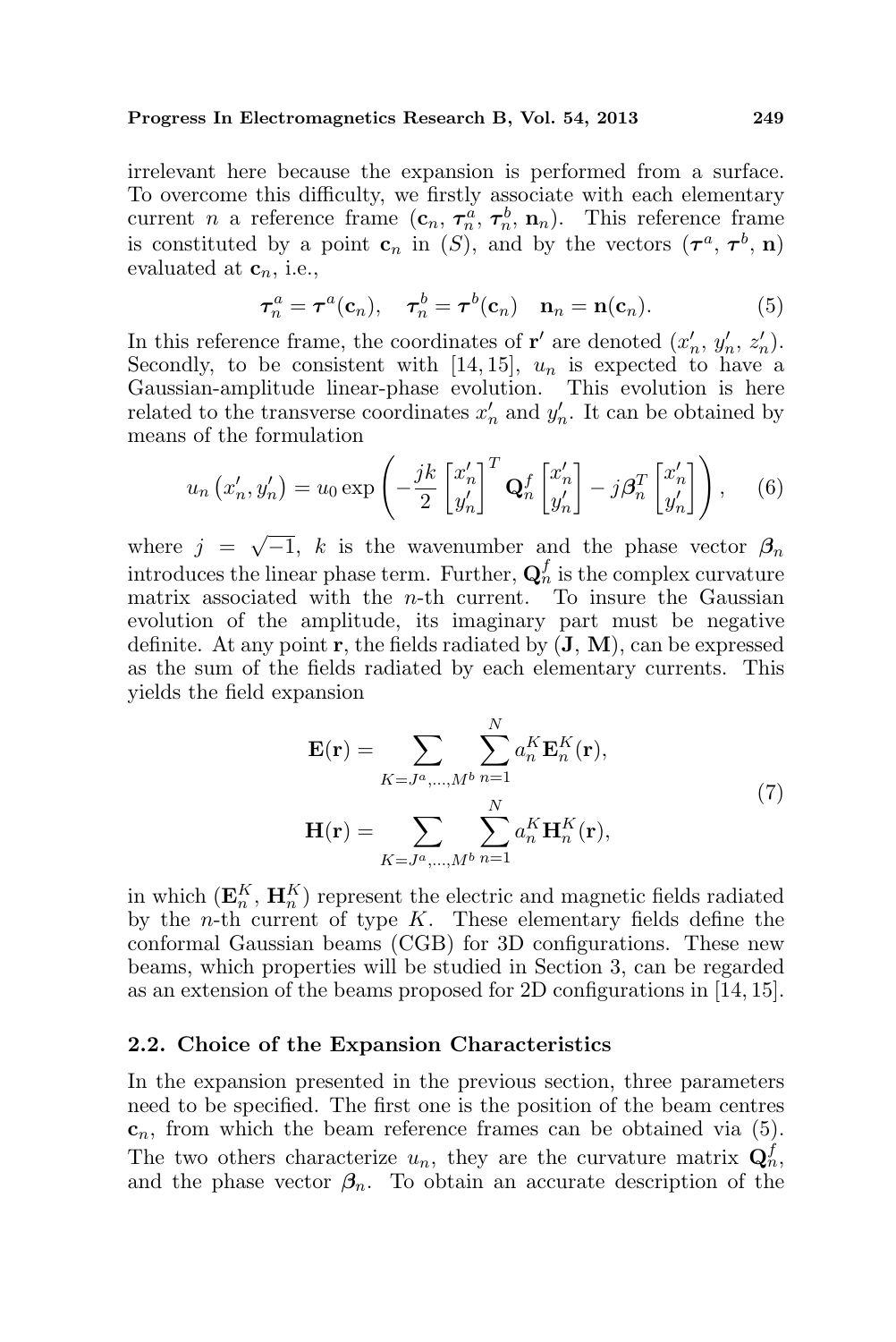

**Figure 2.** Choice of  $\mathbf{c}_n$  and  $\mathbf{Q}_n^f$ .

currents  $(\mathbf{J}, \mathbf{M})$  with as few elementary beams as possible, we adopt a pragmatic approach that uses the physics of the configuration, and that is similar to the ones exposed in [5, 15].

The beam centres  $c_n$  are equally spaced on the surface  $(S)$ . Hence, they are placed on a regular mesh of size d of  $(S)$  (Fig. 2). The number of expansion functions N corresponds to the number of mesh points. The spatial homogeneity of the beam centre distribution leads to choose  $\mathbf{Q}_n^f$  independently of n, and to employ symmetric Gaussian functions. This yields the choice

$$
\mathbf{Q}_n^f = \mathbf{Q}^f = -\frac{2j}{kW_0^2} \begin{bmatrix} 1 & 0 \\ 0 & 1 \end{bmatrix} \quad \text{for} \quad n = 1, \dots, N,
$$
 (8)

where  $W_0$  represents the Gaussian waist.

The choice of  $\beta_n$  follows from the local physical properties of the currents  $(\mathbf{J}, \mathbf{M})$ . The *n*-th expansion function  $u_n$  should describe as precisely as possible these currents near the point  $c_n$ . Hence, we impose to  $u_n$  the same phase evolution as the initial currents locally near  $c_n$ . This can be realized by employing the phase derivative of the initial currents at  $c_n$  [15]. However, in practical applications the numerical values of the phase derivatives may not be simply computable. This is particularly the case when the initial currents are only known at the points  $c_n$ . Another choice for  $\beta_n$  is possible in configurations for which the problem is specified only in terms of fields. The fields  $(E, H)$  are known on  $(S)$ , and the expansion aims at representing their radiation by means of CGB in region 2. In such a case, the currents to be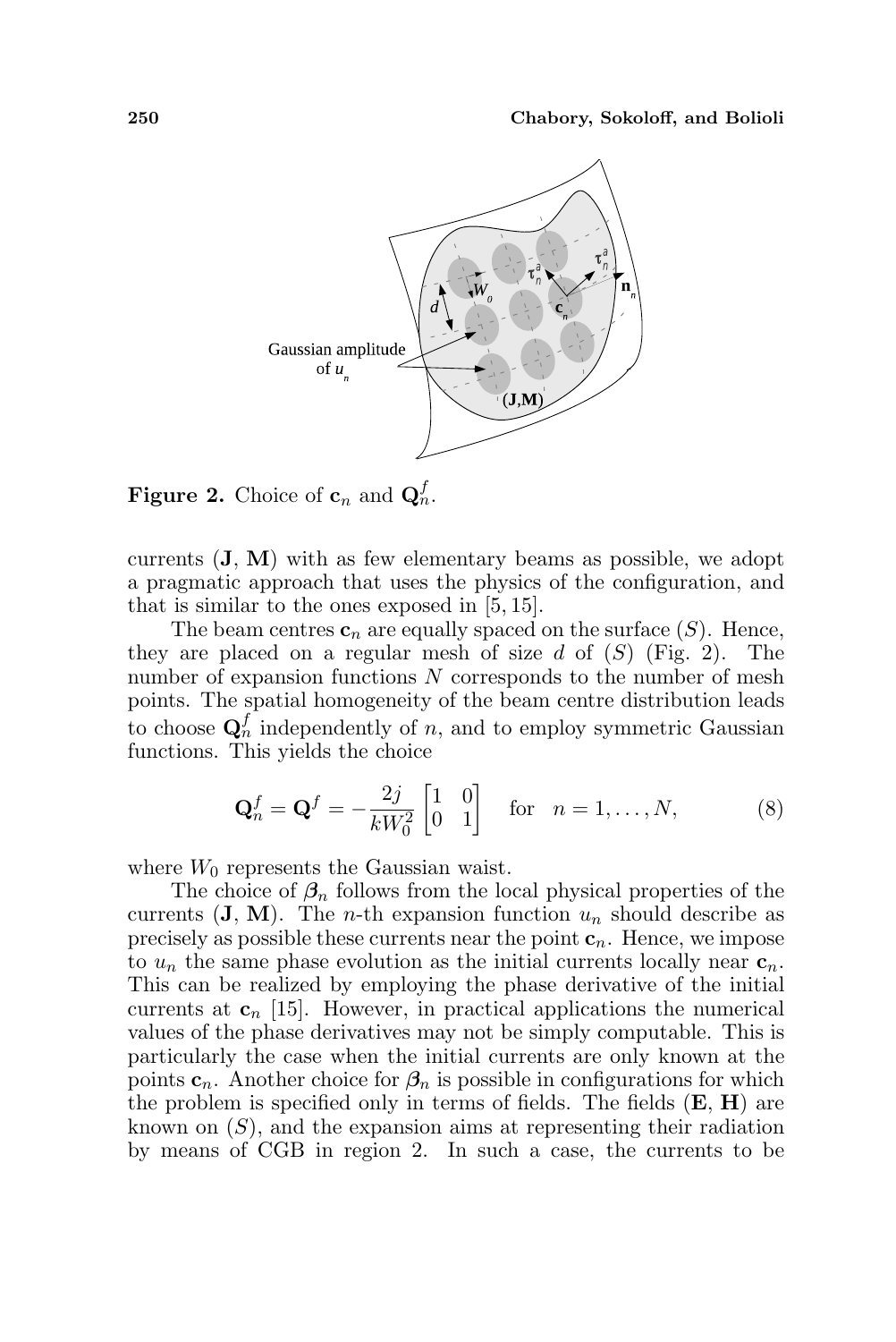expanded can be obtained from the equivalence theorem, which states

$$
J = n × H,\nM = -n × E.
$$
\n(9)

These currents radiate zero in region 1 and (E, H) in region 2. As it will be illustrated in Section 3, for  $\|\beta_n\| < k$ , a CGB mainly propagates in one direction in region 1 and one direction in region 2. In the reference frame  $(c_n, \tau_n^{\alpha}, \tau_n^b, n_n)$ . These directions are symmetric with respect to the local tangent plane at  $c_n$ . They correspond to the vectors

$$
\begin{bmatrix}\n\beta_n^a & \beta_n^b & \sqrt{k^2 - {\beta_n^a}^2 - {\beta_n^b}^2}\n\end{bmatrix}^T
$$
 in region 2,  
\n
$$
\begin{bmatrix}\n\beta_n^a & \beta_n^b & -\sqrt{k^2 - {\beta_n^a}^2 - {\beta_n^b}^2}\n\end{bmatrix}^T
$$
 in region 1. (10)

Note that similar expressions exist for the 2D case [15]. Hence,  $\beta_n$ can be chosen so that, locally near  $c_n$ , the *n*-th CGB and the fields propagate in the same direction in region 2. This choice can be expressed by means of the Poynting vector of (E, H) evaluated at  $\mathbf{c}_n$  as

$$
\beta_n^{\alpha} = k \frac{\mathbf{P}(\mathbf{c}_n) \cdot \boldsymbol{\tau}_n^{\alpha}}{\|\mathbf{P}(\mathbf{c}_n)\|} \quad \text{for } \alpha = a, b \tag{11}
$$

in which  $P(c_n)$  is the Poynting vector at  $c_n$ , i.e.,

$$
\mathbf{P} = \frac{1}{2} \mathbb{Re}(\mathbf{E} \times \mathbf{H}^*). \tag{12}
$$

Note that to compute  $\beta_n$  with (11), only the numerical values of  $(E, H)$ at  $c_n$  are needed.

As to conclude, for  $\mathbf{c}_n$  and  $\mathbf{Q}_n^f$ , the choice has been reduced to two distances: the mesh size  $d$ , and the Gaussian width  $W_0$ . A discussion based on a numerical experiment will be conducted in Section 4 to estimate satisfying values for these parameters. For  $\beta_n$ , we have proposed an expression, (11), based on the local properties of the initial currents.

#### 2.3. Computation of the Expansion Coefficients

As in [5, 15], a point matching technique is employed in order to compute the expansion coefficients  $a_n^K$ . The expressions (4) are discretized on the points  $\mathbf{c}_p$  for  $p = 1, \ldots, N$ , which yields the 4 following linear systems

$$
K(\mathbf{c}_p) = \sum_{n=1}^{N} a_n^K u_n(\mathbf{c}_p) \quad \text{for} \quad K = J^a, J^b, M^a, M^b. \tag{13}
$$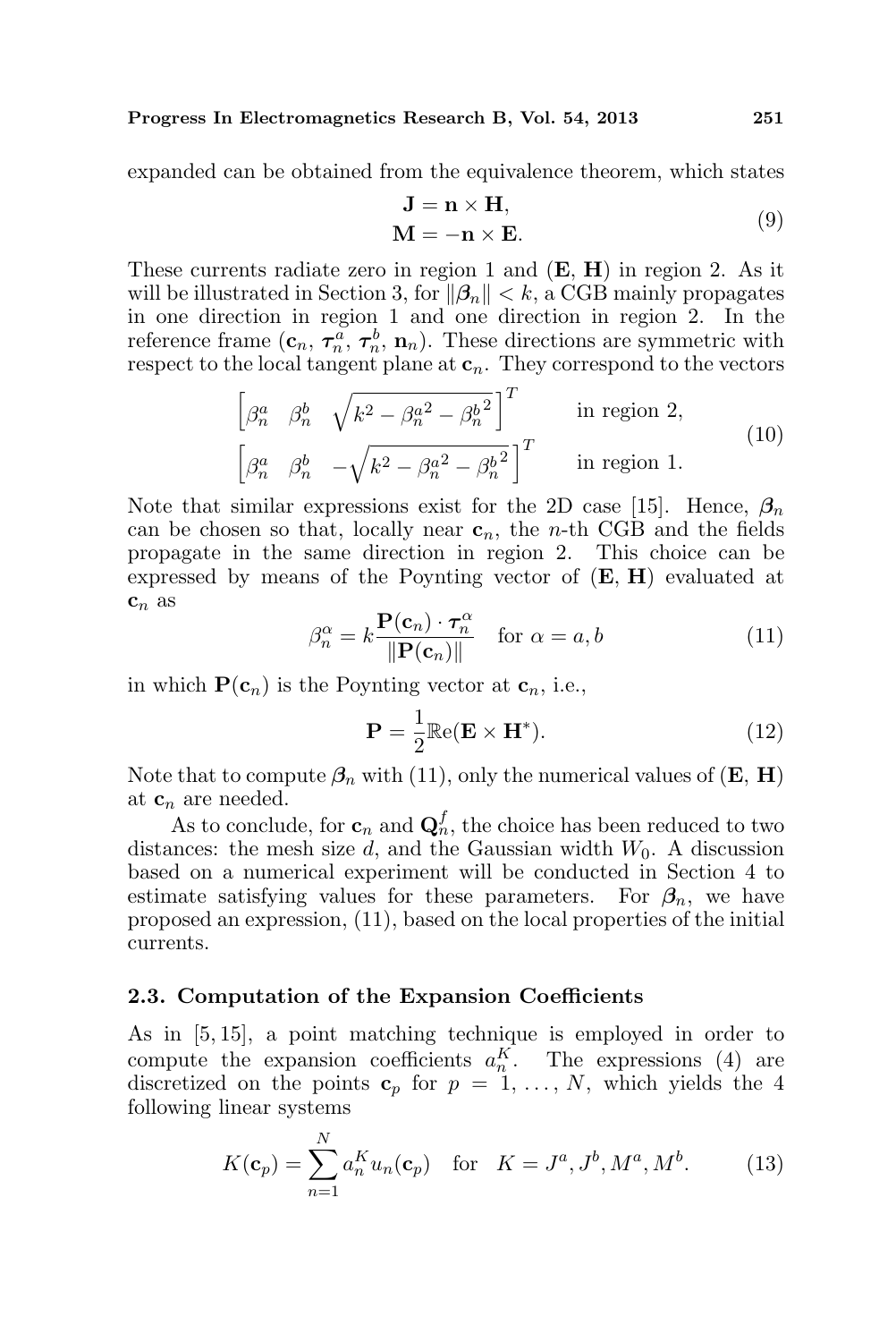On a matricial point of view, these systems can be written as

$$
\mathbf{A}\mathbf{x}^K = \mathbf{b}^K \quad \text{for } K = J^a, J^b, M^a, M^b \tag{14}
$$

in which the matrix  $\bf{A}$  is given by

$$
(\mathbf{A})_{p,n} = u_n(\mathbf{c}_p) \quad \text{for } p,n = 1,\ldots,N. \tag{15}
$$

Further,  $\mathbf{x}^K$  and  $\mathbf{b}^K$  represent vectors containing the unknown coefficients and the current K sampled at  $c_p$ , respectively. They can be expressed as

$$
\mathbf{x}^{K} = [a_1^{K}, \dots, a_N^{K}]^{T} \text{ for } K = J^a, J^b, M^a, M^b,
$$
 (16)

and

$$
\mathbf{b}^K = [K(\mathbf{c}_1), \dots, K(\mathbf{c}_N)]^T \quad \text{for } K = J^a, J^b, M^a, M^b. \tag{17}
$$

Note that the 4 linear systems use the same matrix  $\bf{A}$  with 4 different right-hand-sides. Therefore, they can efficiently be solved with only one LU decomposition of A.

# 3. THE CONFORMAL GAUSSIAN BEAMS

#### 3.1. Analytical Formulation

In the previous section, an expansion has been proposed to express currents on a surface as a superposition of elementary Gaussianamplitude linear-phase currents. To compute the radiated fields as a sum of conformal Gaussian beams via (7), we develop here analytical expressions for these beams.

In this section, we consider one CGB characterized by its centre  $\mathbf{c}_0$ , its curvature matrix  $\mathbf{Q}^f$ , and its linear phase vector  $\beta_0$  (Fig. 3). We remind that the CGB reference frame  $(c_0, \tau_0^a, \tau_0^b, n_0)$  is defined by (5).



Figure 3. One conformal Gaussian beam.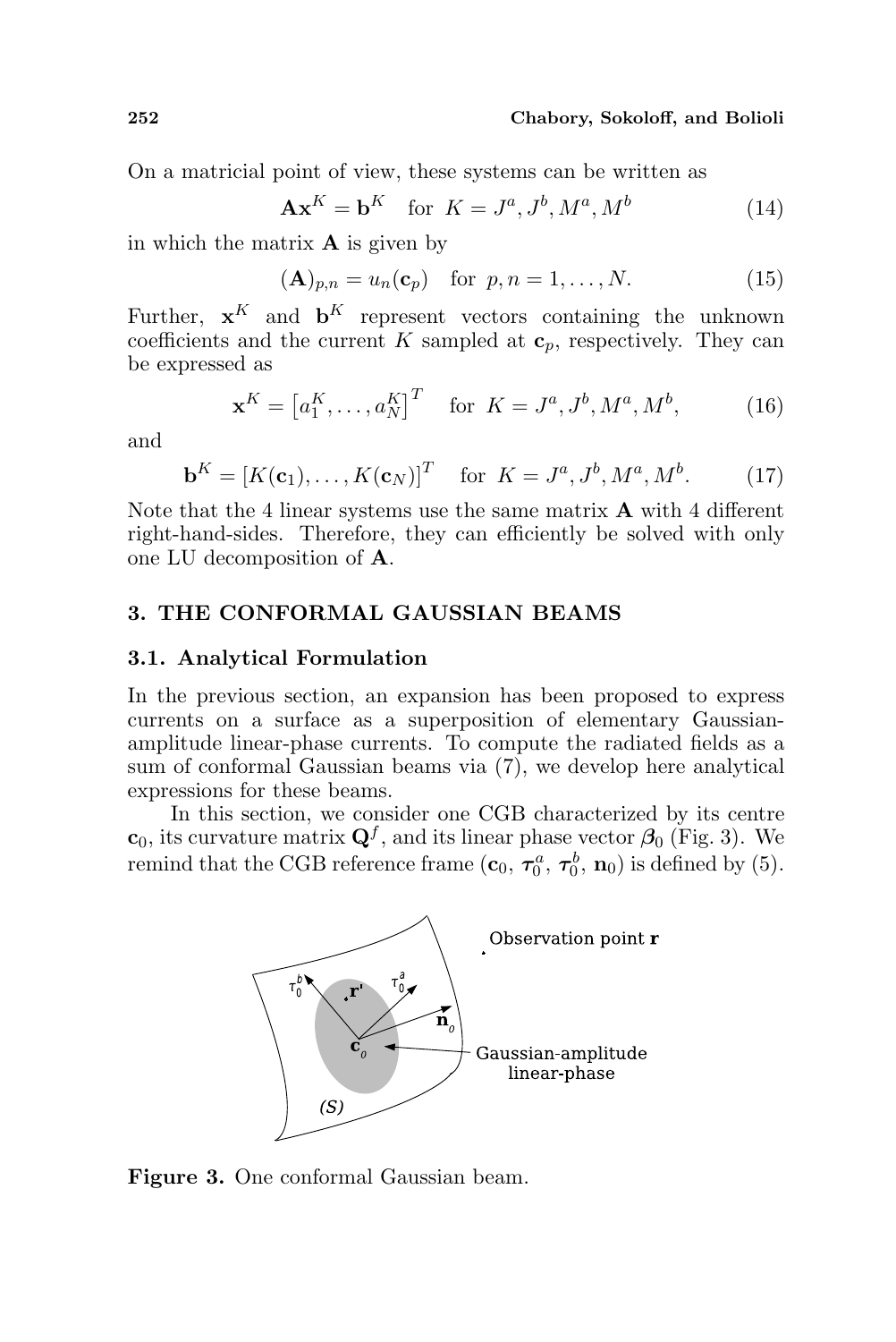Here, coordinates will be expressed in this reference frame. To develop an analytical expression for the beam, an analytic description of the way  $(S)$  evolves near the point  $c_0$  is required. This can be obtained using a second-order approximation from which  $(S)$  is characterized by its curvature matrix  $Q^S$  computed at  $\mathbf{c}_0$ . Within this approximation, the coordinates  $(x', y', z')$  of  $\mathbf{r}' \in (S)$  respect the relation

$$
z' = -\frac{1}{2} \begin{bmatrix} x' \\ y' \end{bmatrix}^T \mathbf{Q}^S \begin{bmatrix} x' \\ y' \end{bmatrix} . \tag{18}
$$

At any observation point **r** such that  $r = ||\mathbf{r}||$  is greater than few wavelengths, the CGB expressions are given, for  $\alpha = a, b$ , by

$$
\mathbf{E}^{M^{\alpha}}(\mathbf{r}) = jk \int_{S} \left[ \mathbf{r}_{1} \times \mathbf{M}^{\alpha}(\mathbf{r}') \right] G(\mathbf{r} - \mathbf{r}') d\mathbf{r}',
$$
\n
$$
\mathbf{H}^{M^{\alpha}}(\mathbf{r}) = \frac{jk}{Z_{0}} \int_{S} \left[ \mathbf{r}_{1} \times (\mathbf{r}_{1} \times \mathbf{M}^{\alpha}(\mathbf{r}')) \right] G(\mathbf{r} - \mathbf{r}') d\mathbf{r}',
$$
\n
$$
\mathbf{E}^{J^{\alpha}}(\mathbf{r}) = jk Z_{0} \int_{S} \left[ \mathbf{r}_{1} \times (\mathbf{r}_{1} \times \mathbf{J}^{\alpha}(\mathbf{r}')) \right] G(\mathbf{r} - \mathbf{r}') d\mathbf{r}',
$$
\n
$$
\mathbf{H}^{J^{\alpha}}(\mathbf{r}) = -jk \int_{S} \left[ \mathbf{r}_{1} \times \mathbf{J}^{\alpha}(\mathbf{r}') \right] G(\mathbf{r} - \mathbf{r}') d\mathbf{r}',
$$
\n(19)

where  $Z_0$  is the wave impedance in free space, and

$$
\mathbf{r}_1 = \frac{\mathbf{r} - \mathbf{r}'}{\|\mathbf{r} - \mathbf{r}'\|}, \quad G\left(\mathbf{r} - \mathbf{r}'\right) = \frac{e^{-jk\|\mathbf{r} - \mathbf{r}'\|}}{4\pi\|\mathbf{r} - \mathbf{r}'\|}. \tag{20}
$$

The expressions of the fields in (19) are all similar. From now on, for the sake of clarity, we will only develop the formulation associated with  $\mathbf{E}^{M^{\alpha}}$ . From the surface approximation (18),  $d\mathbf{r}'$  can be formulated in terms of  $dx'$  and  $dy'$  as

$$
d\mathbf{r}' = \|\mathbf{N}\|dx'dy'\quad\text{with}\quad \mathbf{N} = \begin{bmatrix} [x' & y']\mathbf{Q}^S & 1 \end{bmatrix}^T.
$$
 (21)

Consequently, the radiation integral for  $\mathbf{E}^{M^{\alpha}}$  in (19) can be approximated by

$$
\mathbf{E}^{M^{\alpha}} = \int_{-\infty}^{+\infty} \int_{-\infty}^{+\infty} \mathbf{f}\left(x',y'\right) e^{g(x',y')} dx'dy', \tag{22}
$$

in which

$$
\mathbf{f}\left(x',y'\right) = \frac{u_0 j k \|\mathbf{N}\|}{4\pi \|\mathbf{r} - \mathbf{r}'\|} \mathbf{r}_1 \times \boldsymbol{\tau}^\alpha,\tag{23}
$$

and

$$
g(x', y') = -\frac{jk}{2} \begin{bmatrix} x' \\ y' \end{bmatrix}^T \mathbf{Q}^f \begin{bmatrix} x' \\ y' \end{bmatrix} - j\beta_0^T \begin{bmatrix} x' \\ y' \end{bmatrix} - jk \|\mathbf{r} - \mathbf{r}'\|.
$$
 (24)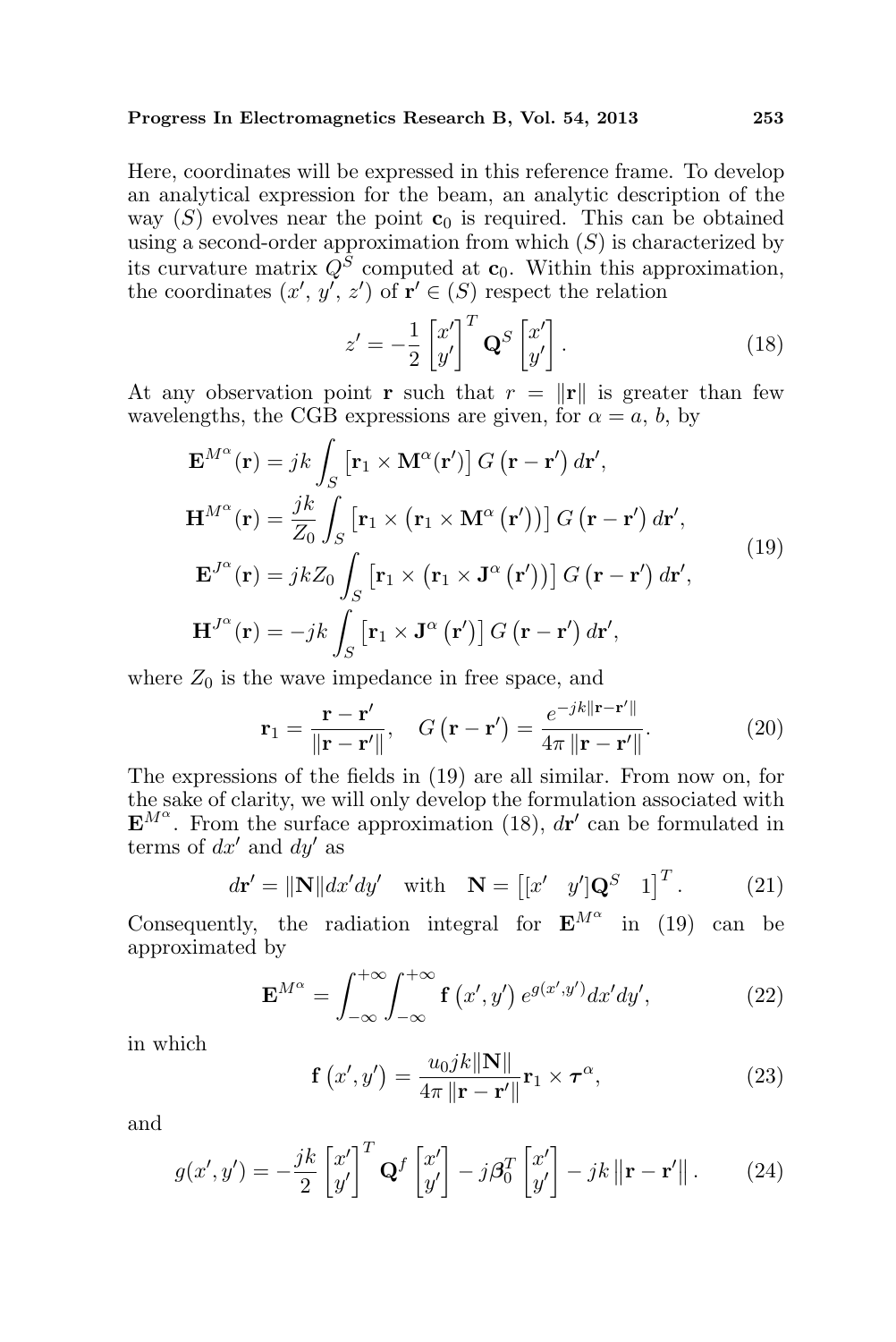#### 254 Chabory, Sokoloff, and Bolioli

The integral in (22) has the suitable form for an asymptotic evaluation by the steepest descent path method [18]. In order to determine the saddle points of  $g(x', y')$  defined by  $\partial_{x'} g(x', y') = \partial_{y'} g(x', y') = 0$ , we perform a second order approximation on  $\|\mathbf{r} - \mathbf{r}'\|$ . This approximation, denoted as the large distance approximation, assumes that  $r \gg r'$  but is however not as strict as the classical far-field approximation. It yields

$$
\|\mathbf{r} - \mathbf{r}'\| \approx r + \frac{1}{2} \begin{bmatrix} x' \\ y' \end{bmatrix}^T \left( \mathbf{Q}^{int} + \cos \theta \mathbf{Q}^S \right) \begin{bmatrix} x' \\ y' \end{bmatrix} - \frac{xx' + yy'}{r}
$$
 (25)

where  $\cos \theta = \mathbf{r} \cdot \mathbf{n}_0$  and  $\mathbf{Q}^{int}$  is the intermediate matrix " #

$$
\mathbf{Q}^{int} = \frac{1}{r} \begin{bmatrix} 1 - \frac{x^2}{r^2} & -\frac{xy}{r} \\ -\frac{xy}{r} & 1 - \frac{y^2}{r^2} \end{bmatrix} . \tag{26}
$$

Replacing  $\|\mathbf{r} - \mathbf{r}'\|$  by (25) in (24), we find one single saddle point ·

$$
\begin{bmatrix} x'_s \\ y'_s \end{bmatrix} = -\frac{1}{k} \mathbf{Q}^{-1} \xi
$$
 (27)

with

$$
\mathbf{Q} = \mathbf{Q}^{int} + \mathbf{Q}^{f} + \cos\theta \mathbf{Q}^{S},
$$
 (28)

and

$$
\xi = \beta_0 - \frac{k}{R} \begin{bmatrix} x \\ y \end{bmatrix} . \tag{29}
$$

Finally, the steepest descent path method combined with the large distance approximation provides an analytical expression for  $\mathbf{E}^{\tilde{M}^{\alpha}}$ given by

$$
\mathbf{E}^{M^{\alpha}}(\mathbf{r}) = U(\mathbf{r}) \mathbf{r}_{1s} \times \boldsymbol{\tau}_s^{\alpha} \tag{30}
$$

in which the function  $U(\mathbf{r})$  is defined by

$$
U(\mathbf{r}) = \frac{\|\mathbf{N}_s\|}{2\|\mathbf{r} - \mathbf{r}_s'\|} \frac{u_0}{\sqrt{\det \mathbf{Q}}} \exp\left(\frac{j}{2k} \xi^T \mathbf{Q}^{-1} \xi - jkr\right). \tag{31}
$$

Furthermore,  $\mathbf{r}'_s$  is the point of coordinates  $(x'_s, y'_s, z'_s)$ , with  $z'_s$  given by (18), and  $\tau_s^{\alpha}$ ,  $\mathbf{r}_{1s}$ ,  $\mathbf{N}_s$  correspond to (2), (20), and (21) evaluated at  $\mathbf{r}'_s$ .

A similar approach can be used for the other radiation integrals in (19). Upon assuming the large distance approximation, this yields the following analytical formulations

$$
\mathbf{E}^{M^{\alpha}}(\mathbf{r}) = U(\mathbf{r})\mathbf{r}_{1s} \times \boldsymbol{\tau}_s^{\alpha},
$$
  

$$
\mathbf{H}^{M^{\alpha}}(\mathbf{r}) = \frac{U(\mathbf{r})}{Z_0}\mathbf{r}_{1s} \times (\mathbf{r}_{1s} \times \boldsymbol{\tau}_s^{\alpha}),
$$
(32)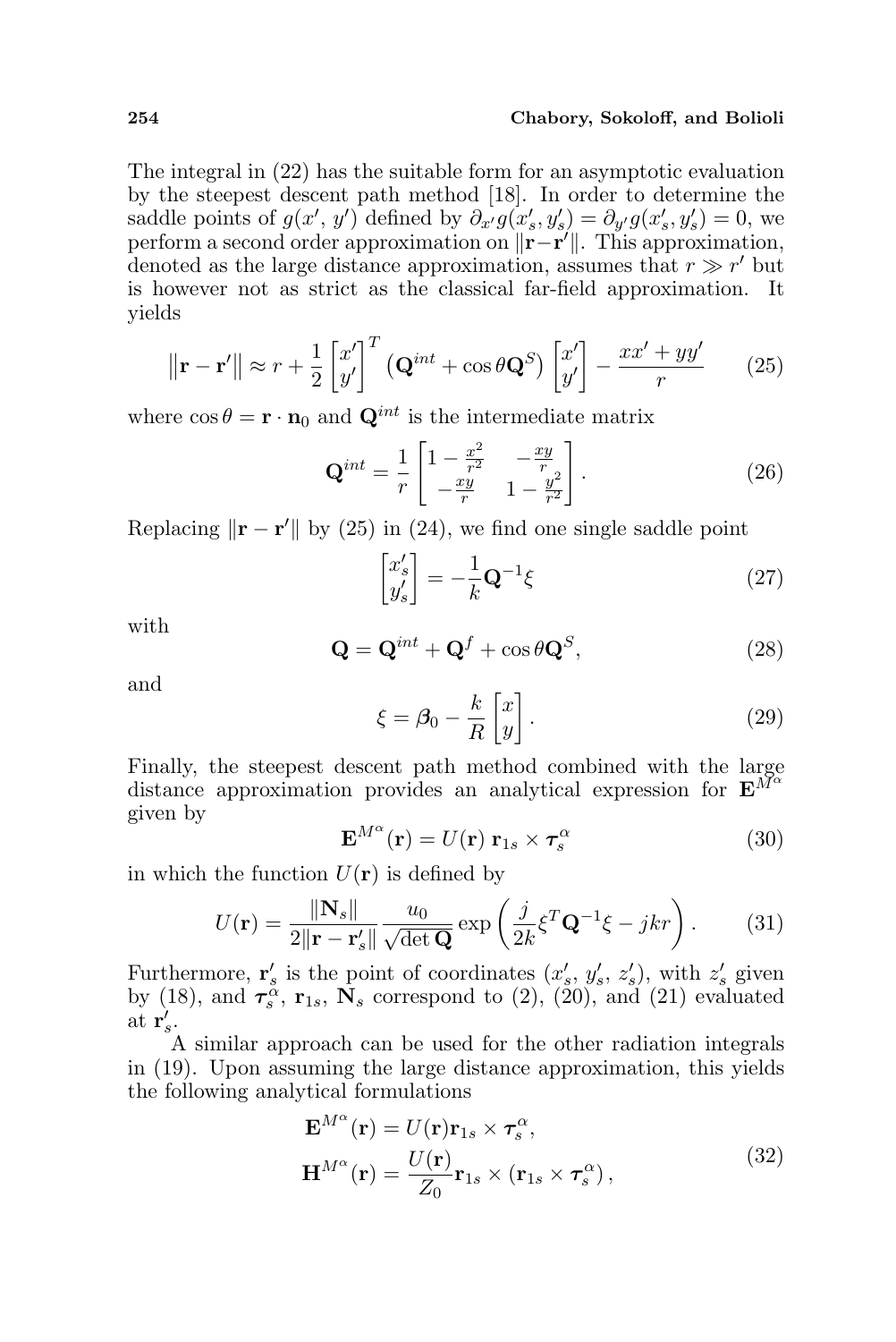and

$$
\mathbf{E}^{J^{\alpha}}(\mathbf{r}) = Z_0 U(\mathbf{r}) \mathbf{r}_{1s} \times (\mathbf{r}_{1s} \times \boldsymbol{\tau}_s^{\alpha}),
$$
  
\n
$$
\mathbf{H}^{J^{\alpha}}(\mathbf{r}) = -U(\mathbf{r}) \mathbf{r}_{1s} \times \boldsymbol{\tau}_s^{\alpha},
$$
\n(33)

for  $\alpha = a, b$ . Concerning the validity of these analytical expressions, the large distance approximation that is employed here is less demanding than the far-field approximation. For a beam with a Gaussian amplitude of width  $W_0$ , the far-field approximation holds for  $r \gg kW_0^2/2$  [14].

In [17], the analytical plane wave spectrum of conformal Gaussian beams has been derived, which has allowed for a far-field formulation. Upon assuming  $r \to +\infty$  in (32) and (33), we obtain the far-field expressions proposed in this article, i.e.,

$$
\mathbf{E}^{M^{\alpha}} = U(\mathbf{r})\hat{\mathbf{r}} \times \boldsymbol{\tau}_{n}^{\alpha},
$$
  

$$
\mathbf{H}^{M^{\alpha}} = \frac{U(\mathbf{r})}{Z_{0}}\hat{\mathbf{r}} \times (\hat{\mathbf{r}} \times \boldsymbol{\tau}_{n}^{\alpha}),
$$
 (34)

and

$$
\mathbf{E}^{J^{\alpha}} = Z_0 U(\mathbf{r}) \hat{\mathbf{r}} \times (\hat{\mathbf{r}} \times \boldsymbol{\tau}_n^{\alpha}),
$$
  
\n
$$
\mathbf{H}^{J^{\alpha}} = -U(\mathbf{r}) \hat{\mathbf{r}} \times \boldsymbol{\tau}_n^{\alpha},
$$
\n(35)

with  $\hat{\mathbf{r}} = \mathbf{r}/r$ , and

$$
U(\mathbf{r}) = \frac{u_0}{2\sqrt{\det \mathbf{Q}}} \exp\left(\frac{j}{2k} \xi^T \mathbf{Q}^{-1} \xi\right) \frac{\exp(-jkr)}{r}.
$$
 (36)

Besides, for  $\mathbf{Q}^{S} = 0$ ,  $\beta_0 = 0$ , this expression corresponds to the farfield formulation of the fundamental Gaussian beam [5]. Nevertheless, it is difficult to relate conformal Gaussian beams to other kinds of Gaussian beams, e.g., the fundamental paraxial mode or the complex source point, because there are several major differences. Firstly, the sources that radiate a CGB are not localized at infinity, but on a known curved surface  $(S)$ . Secondly, the asymptotic evaluation presented here is not based on the standard paraxial or far-field approximations, but on a large-distance approximation.

#### 3.2. Example of a Conformal Gaussian Beam

In this section, we illustrate the properties of conformal Gaussian beams, and we test their large-distance formulation. We consider a beam such that  $K = M^a$  (i.e., associated with magnetic currents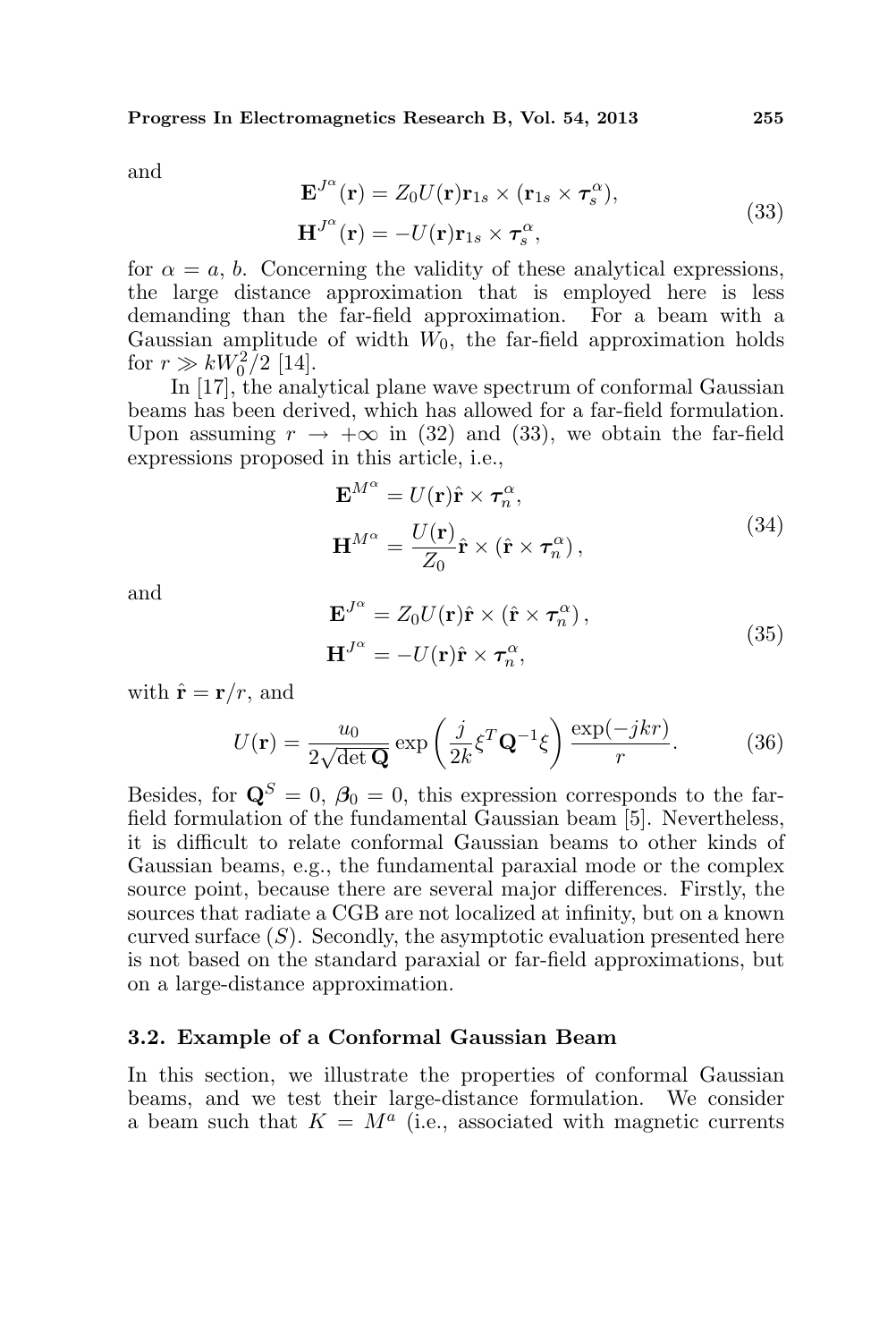oriented along  $\tau^a$ ) and with parameters

$$
\mathbf{Q}^{f} = -\frac{j}{kW_0^2} \begin{bmatrix} 1 & 0 \\ 0 & 1 \end{bmatrix}, \quad \mathbf{\beta}_0 = \begin{bmatrix} k \sin \frac{\pi}{3} \\ 0 \end{bmatrix},
$$

$$
W_0 = 2\lambda, \qquad \qquad \mathbf{Q}^{S} = \begin{bmatrix} \frac{-1}{20\lambda} & 0 \\ 0 & \frac{-1}{10\lambda} \end{bmatrix}.
$$

In Fig. 4, we display the beam amplitude in the near field zone obtained with the large-distance formulation (32), and the numerical computation of the radiation integral (19). Both results present a good agreement for values of **r** greater than few  $\lambda$ , i.e., at large distances from the beam centre. As expected, the field propagates with a limited spatial spread along one direction in region 1 and one direction in region 2. These two main propagation directions of the CGB are predicted in (10). They form here angles of  $\pi/3$  and  $2\pi/3$  with respect to  $\mathbf{n_0}$ . We also notice that due to the interface curvature  $\mathbf{Q}^S$ , the fields in region 1 and 2 are not strictly the same.

The validity of the analytical formulation is confirmed by Fig. 5, in which we display the difference between the reference electric field and the large-distance formulation. This result, which estimates the accuracy of the analytical expression, remains everywhere below  $-30$  dB for  $r > 5\lambda$ . Next, in Fig. 6, we analyze the CGB in the farfield zone on the complete 3D sphere, and also on the plane  $y = 0$ . In this simulation, the large-distance approximation perfectly holds, and hence the analytical formulation matches with the reference solution. Note also that the finite angular spread of the CGB with respect to its two main propagation directions appears clearly in this figure.



**Figure 4.** Electric field of a CGB near  $(S)$ : (a) large-distance formulation, (b) reference.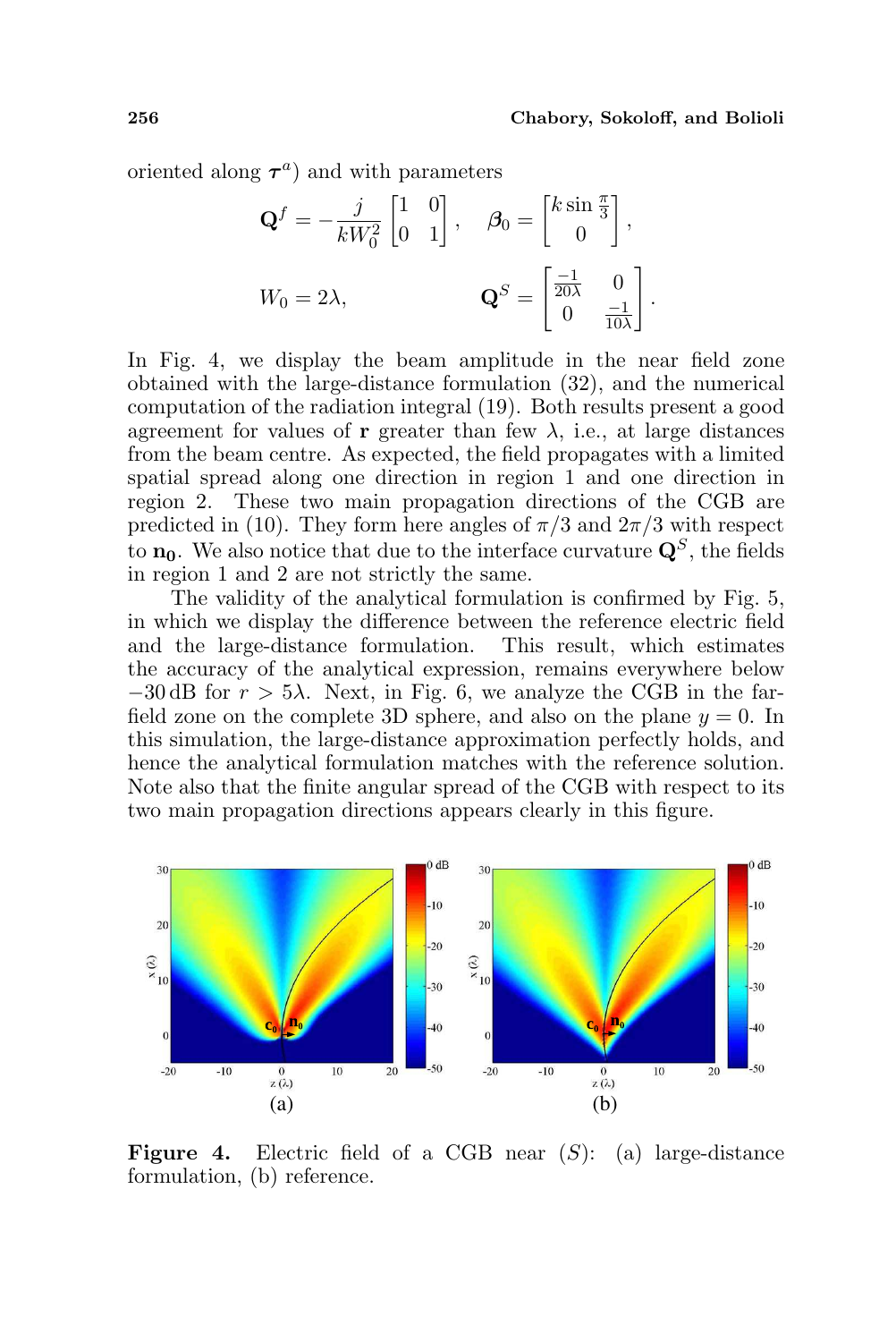# 4. NUMERICAL EXPERIMENTS: EXPANSION ON A ELLIPSOIDAL INTERFACE

#### 4.1. Configuration

In this section, we discuss a few numerical experiments with the expansion technique. The geometry of the configuration is depicted in Fig. 7. The surface S is ellipsoidal of semi axes  $15\lambda$ ,  $20\lambda$ ,  $25\lambda$ . We consider the field E, H radiated from electrical and magnetic sources located on a planar aperture at  $z = 5\lambda$ . These sources are defined by

$$
\mathbf{J}_s = \frac{f(x, y)}{Z_0} \mathbf{x}, \quad \mathbf{M}_s = f(x, y) \mathbf{y}, \tag{37}
$$

where

$$
f(x,y) = \begin{cases} \cos\frac{\pi\sqrt{x^2+y^2}}{L} & \text{for } \sqrt{x^2+y^2} \le L/2, \\ 0 & \text{elsewhere.} \end{cases}
$$
(38)

The aperture diameter  $L$  is set to  $10\lambda$ . Our numerical experiments consist in expanding **E**, **H** on  $(S)$  via the equivalent currents  $(9)$ .

#### 4.2. Choice of the Expansion Parameters

We start our analysis with  $d = W_0 = \lambda$ . On the part of the ellispoid where the equivalent currents are not negligible, the mesh contains 3670 points  $c_n$ , hence the expansion is performed using  $N = 3670$  beams. To determine  $\beta_n$ , we use the Poynting vector of **E**, **H** at  $c_n$  acccording to  $(11)$ . In Fig. 8, we represent the equivalent magnetic currents on S obtained by summing all the elementary contributions in (3). We note



Figure 5. Difference between the reference and the analytical formulation of the electric field.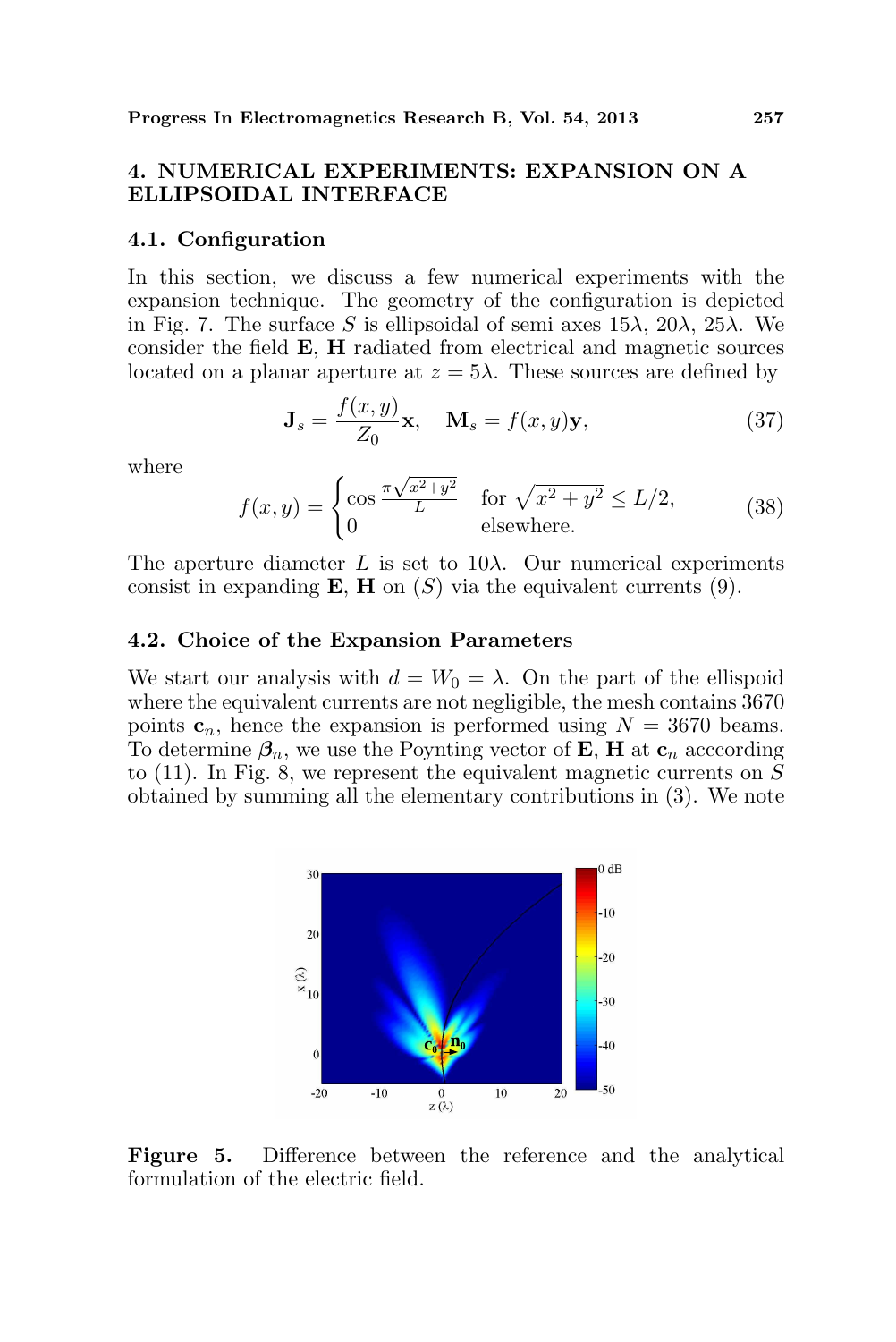

Figure 6. Normalized electric far-field of a CGB: (a) sphere at  $r = 1000\lambda$ , (b) plane  $y = 0$  at  $r = 1000\lambda$ .



Figure 7. Configuration for the numerical experiment.

a very good agreement with the initial equivalent current since the difference is everywhere below −50 dB. In this example, the minimal and maximal values of  $\|\beta_n\|$  are 0 and 0.9k. Besides, the diagonal terms of  $\mathbf{Q}_n^S$ , that describe the local surface curvature, vary from  $1/(9\lambda)$  to  $1/(41.5\lambda)$ . This shows how the local properties of the configuration influences the beam parameters.

For the choice of d and  $W_0$ , we can rely on the study led in [15] for 2D configurations. In this study, limits in the choice of d and the ratio  $\kappa = d/W_0$  have been estimated by means of a theoretical comparison with the use of Gabor frames [14]. Besides, these limits have been confirmed by numerical simulations. Following these results, we can expect an accurate expansion for a mesh size d between  $0.5\lambda$  and few  $\lambda$ , and for a ratio  $\kappa = d/W_0$  such that  $0.5 \leq \kappa \leq 2$ .

In order to check the influence of varying the expansion parameters, we introduce a number that measures the accuracy of the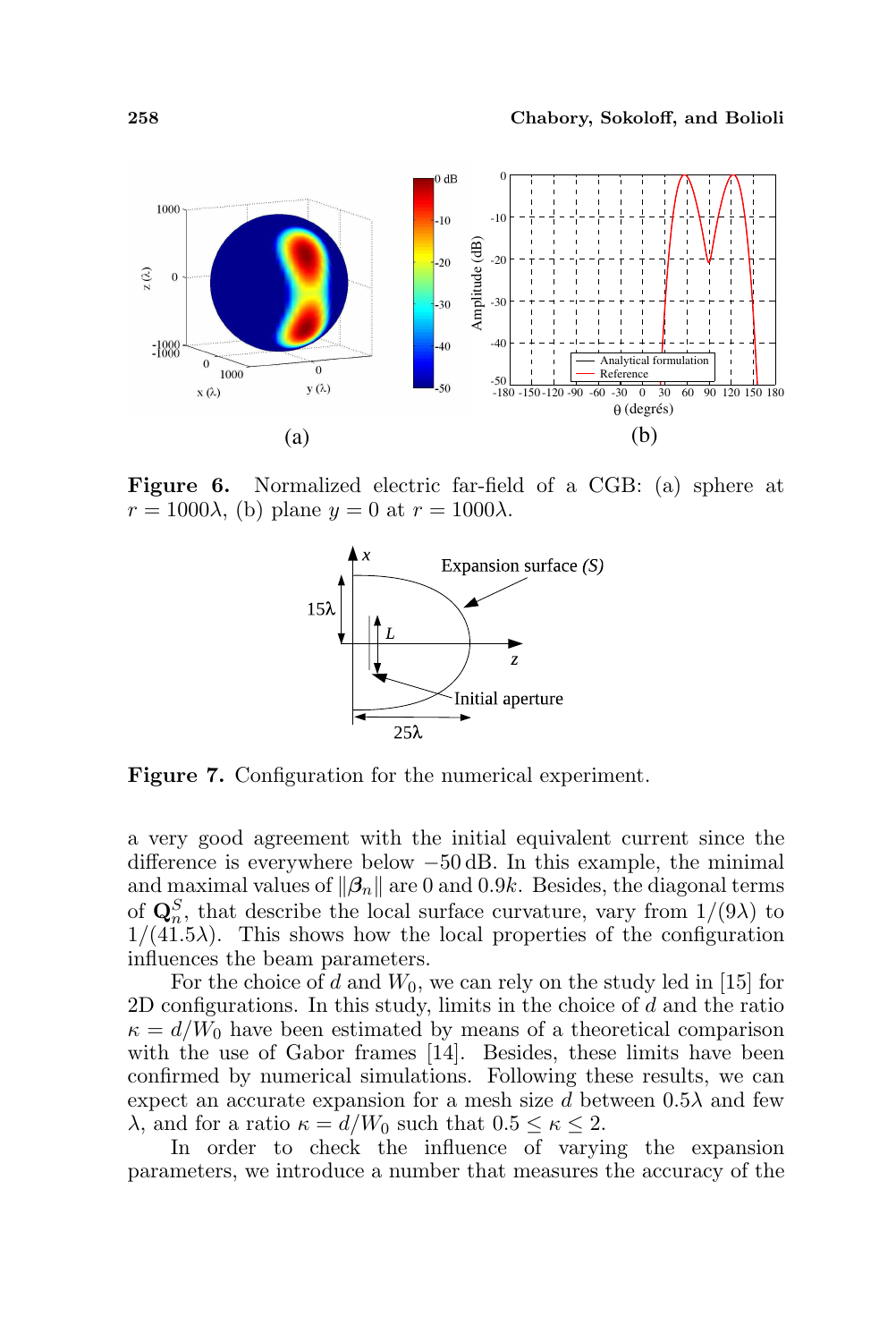expansion. It is defined as the root mean square error of the currents on  $S$ , i.e., R

$$
\sigma^2 = \frac{\int_S Z_0^2 \|\mathbf{J}_\mathbf{e} - \mathbf{J}\|^2 + \|\mathbf{M}_\mathbf{e} - \mathbf{M}\|^2 dS}{\int_S Z_0^2 \|\mathbf{J}\|^2 + \|\mathbf{M}\|^2 dS}.
$$
 (39)

where  $J$ ,  $M$  and  $J_e$ ,  $M_e$  represent the initial equivalent currents and the expanded currents (3), respectively. In the experiments performed in this section, a threshold of  $\sigma_{dB} < -30$  dB is chosen to estimate whether the expansion works correctly. In Fig. 9(a), we display  $\sigma$  for various values of d and  $\kappa$ . For small and large values of  $\kappa$ , we observe



Figure 8. Magnetic current on the interface: (a) summation according to (1), (b) difference with the reference.



Figure 9. Role of the expansion parameters on the expansion accurary: (a) influence of d and  $\kappa = d/W_0$ , (b) influence of d and  $\beta_n$ .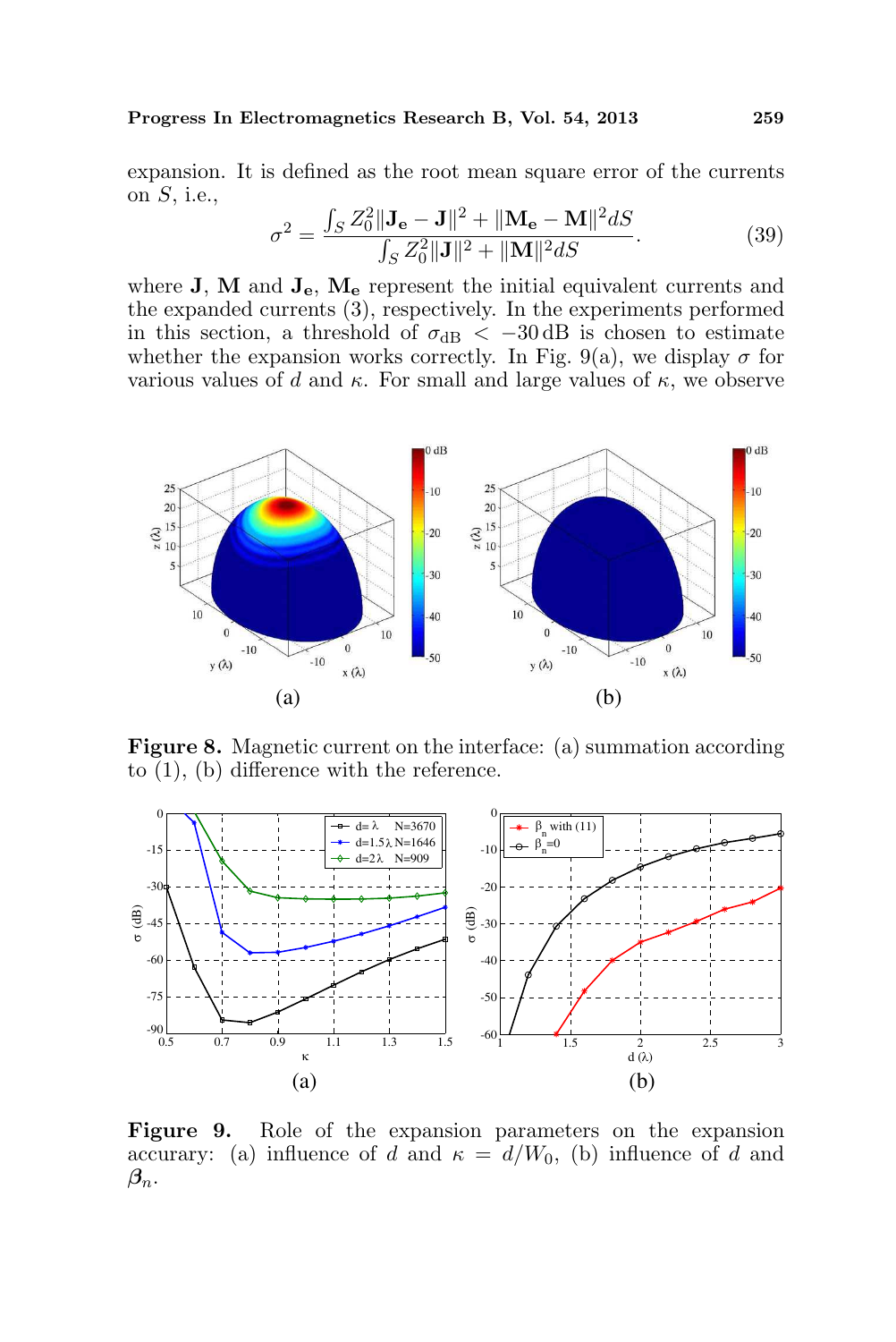more important errors, corresponding to a less efficient description of the currents. For small values of  $\kappa$ , the points  $c_n$  are near, thus the expansion functions  $u_n$  overlay strongly and the coupling becomes too strong. For large values of  $\kappa$ , the distance between the points  $\mathbf{c}_n$  is large, hence the expansion functions  $u_n$  are sparsely distributed and they are unable to describe the currents between the points  $c_n$ . This refines the statement for the choice of  $\kappa$ , i.e., satisfying results are obtained for  $0.8 \leq \kappa \leq 1.5$  in the worst case of Fig. 9(a).

Further, we note that  $\sigma$  decreases when d decreases. This may be explained by the fact that d determines the mesh size and consequently the number of expansion functions. With small values of d, the accuracy is improved because the currents are described with more expansion functions.

We now test the efficiency of (11) to determine the phase term  $\beta_n$ of the functions  $u_n$ . In Fig. 9(b), we compare the formulation (11) with  $\beta_n = 0$ , which corresponds to orient the propagation axis of the beam at  $c_n$  along the normal  $n_n$ . Since the Poynting vectors add physical information in the expansion functions, the formulation (11) improves significantly the expansion accurracy, specially for large values of d when less expansion functions are employed.

### 4.3. Influence of the Configuration

In the next simulation, we experiment the expansion in various configurations for  $\kappa = 1$  and  $d = 1.5\lambda$ . In order to analyze how the field and the surface  $S$  play a role in the expansion accuracy, we modify the ellispoid semi-axis with respect to  $z$  and we consider two other laws  $f(x, y)$  for the excitation. These laws are given by

$$
f(x,y) = \begin{cases} 1 & \text{for } \sqrt{x^2 + y^2} \le L/2, \\ 0 & \text{elsewhere,} \end{cases}
$$
(40)

and

$$
f(x,y) = \exp\left(-\frac{x^2 + y^2}{W^2}\right), \quad \text{with } W = 2\lambda.
$$
 (41)

In Fig. 10, we display the error  $\sigma$  in the various configurations. We observe that the Gaussian law leads to neglectable expansion errors regardless of the semi-axis length. Therefore, the expansion remains accurate even when the local incidence is increased and when the surface presents significant variations in its curvature. With the cosine law, the error remains below the threshold of  $-30$  dB. Nevertheless,  $\sigma$ becomes slightly more important when the semi-axis is decreased. This law is less regular than the Gaussian function because its derivative is not continuous at  $x^2 + y^2 = L/2$ . This renders this case slightly more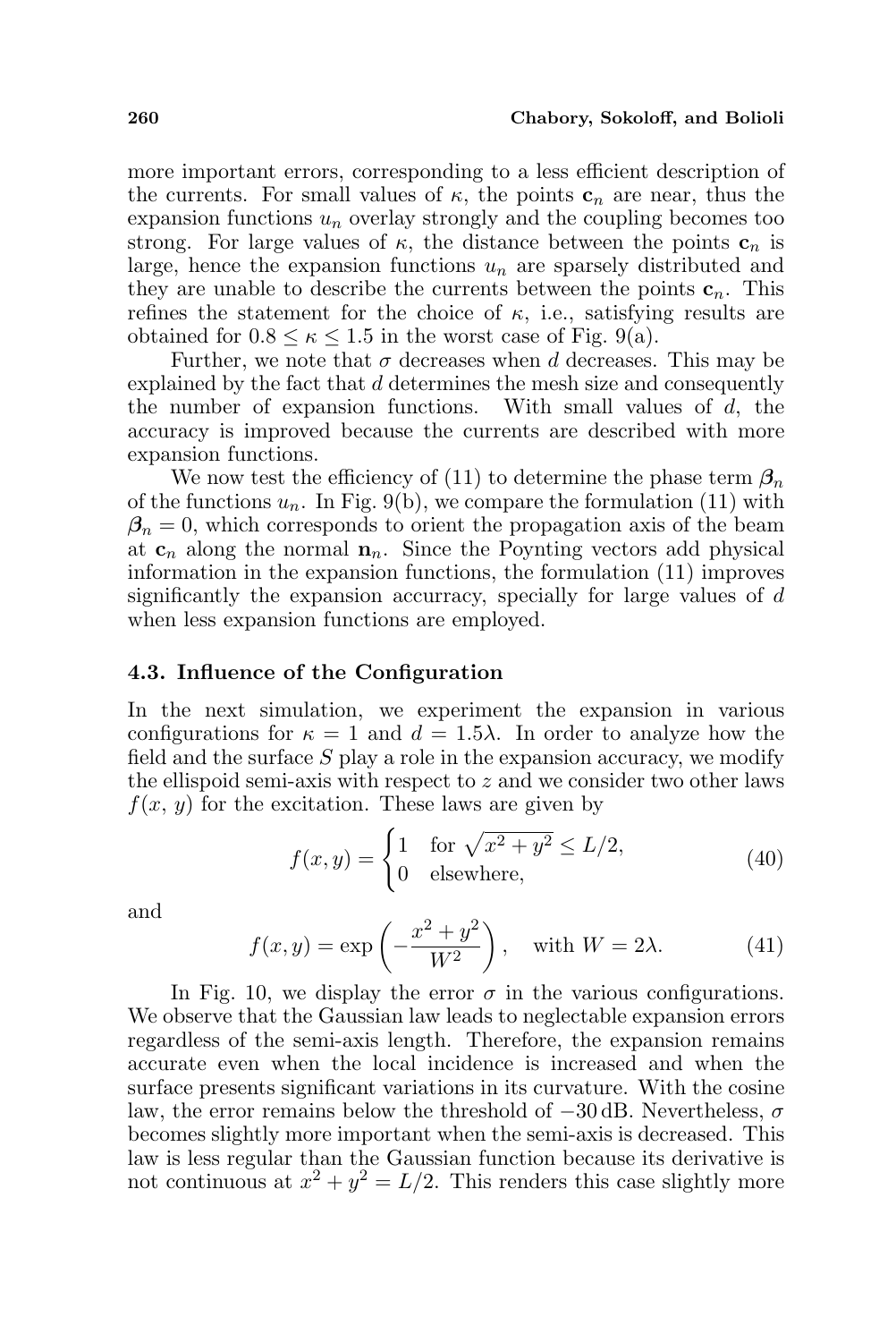

Figure 10. Influence of the excitation and of the z semi-axis on the expansion accurary.

difficult to tackle when the expansion surface is very near the planar aperture. The uniform law, that presents a discontinuity at its edges, confirms that irregular laws are more difficult to expand when the expansion surface is very near the aperture. The use of a smaller value of d would decrease this error, but it would increase the number of beams.

# 4.4. Computation of the Field Radiated from (S)

In Section 3.2, we have presented an example of CGB and we have tested its analytic formulation. In Section 4.2, we have shown that in various configurations the expansion parameters can be chosen so as to achieve a small error in the expansion at the expansion surface.



Figure 11. Electric field **E** in the near field zone: (a) CGB summation, (b) difference with the reference.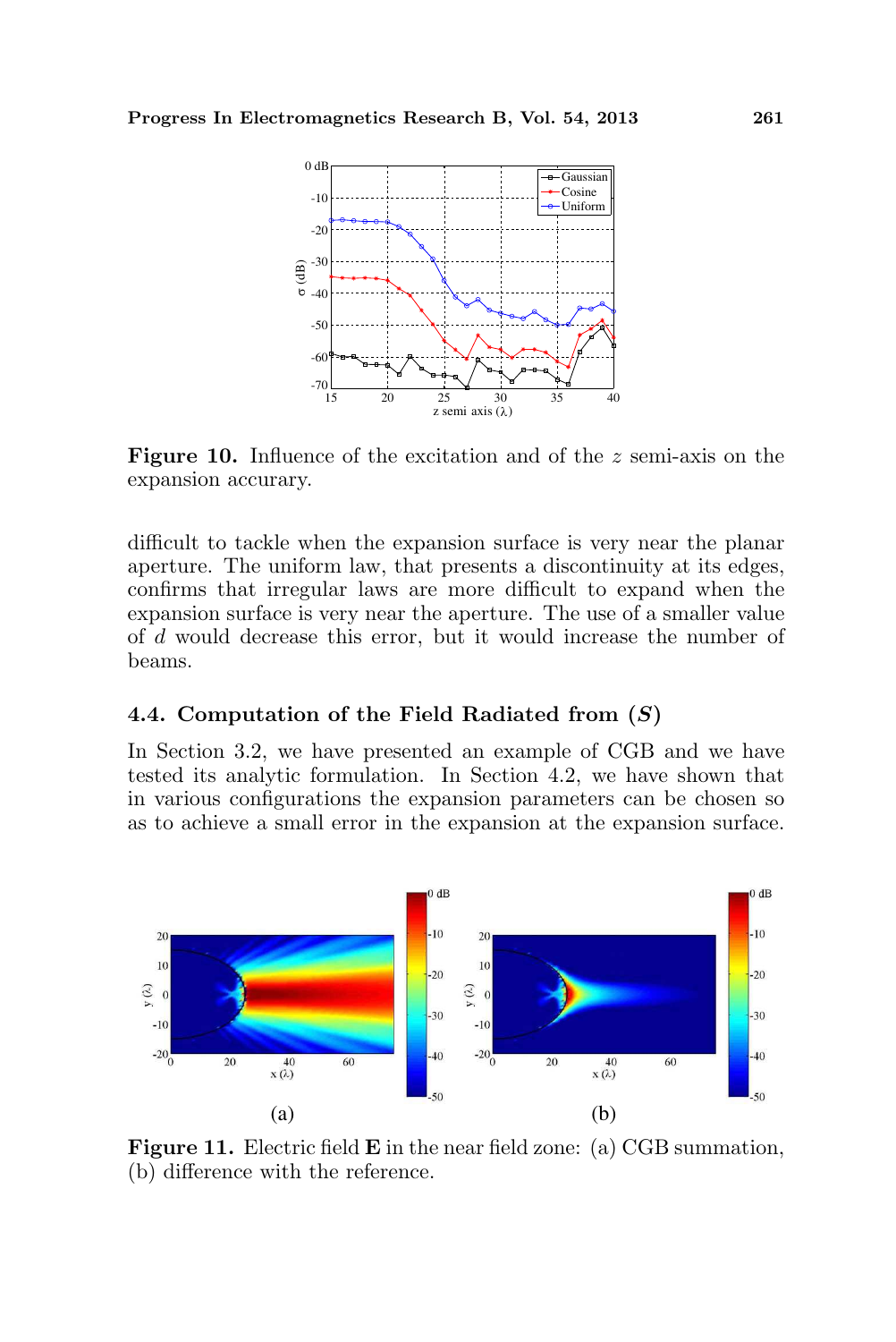Now, we analyze the ability of our technique to compute the fields radiated from the expansion surface at any point of space. To do so, we add the contribution of all the CGBs produced by the expansion by means of their analytic formulation valid at great distances. The result of this simulation with the parameters  $d = W_0 = \lambda$  is depicted in the plane  $y = 0$  in Fig. 11. We note very small differences with the reference solution (numerical computation of the radiation integrals) at every computation points, except very close to the surface. In this area, the great distance approximation used to obtain the formulation of the CGB is no longer valid.

### 5. CONCLUSION

In this article, we have proposed an expansion technique to express the radiation of electric/magnetic currents known on a curved interface with a set of elementary beams, the conformal Gaussian beams. They correspond to the radiation of elementary currents which locally have a Gaussian amplitude and a linear phase. They are characterized by a reference frame, a phase vector, and a complex curvature matrix.

In the expansion we have chosen these parameters to obtain an accurate description of the problem with a reduced number of elementary beams. The beams are placed on a regular mesh of the curved interface. Symmetric Gaussian functions are used. The phase vector is determined so that it respects the local physical properties of the current to be expanded. We have employed a point matching technique to compute the expansion coefficients. We have ended up with four linear systems, which solutions only involve one LU decomposition.

We have proposed an analytical formulation for conformal Gaussian beams by means of an asymptotic evaluation of the radiation integrals valid at great distances. An example has been introduced, from which the analytical formulation has been confronted to the reference solution with satisfying precision.

Finally, we have conducted numerical tests on the expansion and explained how the expansion parameters can be chosen so as to obtain an accurate description of the currents with a moderate number of beams. We have also shown that the configuration may play a role in the expansion accuracy. Very irregular currents may decrease the accuracy of the expansion. At every computation points except very close to the interface, the radiation has been accuratly computed by adding all the CGBs produced by the expansion via their analytic formulation.

This new expansion may be of interest to compute the radiation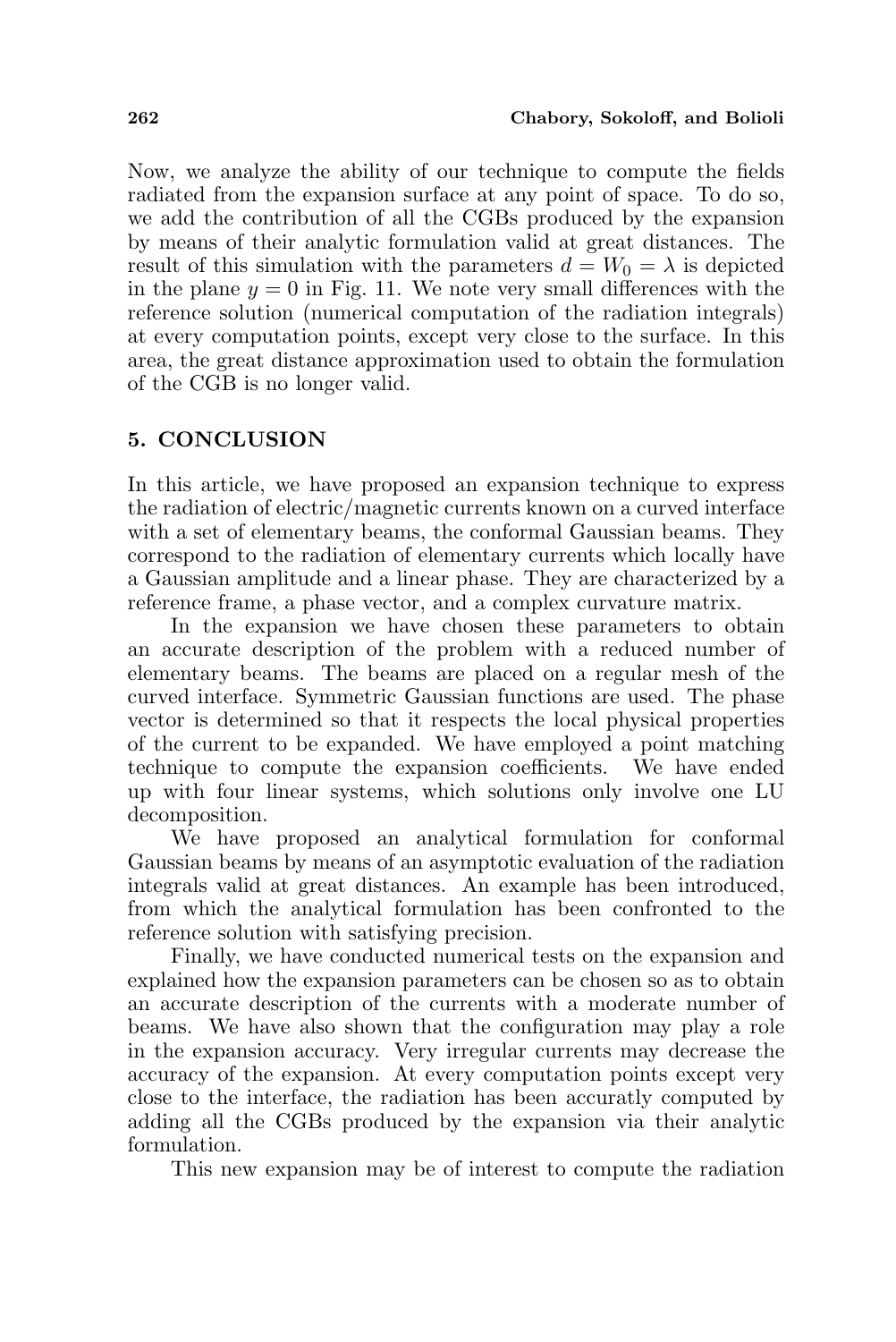pattern of antennas protected by sharp nose aircraft radomes [16]. Indeed, such an application requires an expansion that is less limited in terms of incidence and curvature than the one presented in [5].

An important extension for this work would be to find an analytic formulation of CGBs valid at any distance. A solution may consist in using the plane wave spectrum of CGBs introduced in [17], or alternatively in performing an asymptotic evaluation of the radiation integrals with another approximation such as the paraxial approximation. Another extension would be to develop an asymptotic formulation for the reflexion/transmission of a CGB at a metallic or dielectric interface as it exists for fundamental Gaussian beams [3, 19]. This would lead to a beam tracking algorithm based on CGBs.

### REFERENCES

- 1. Kogelnick, H. and T. Li, "Laser beams and resonators," Proceedings of the IEEE, Vol. 54, No. 10, 1312–1329, 1966.
- 2. Sokoloff, J., S. Bolioli, and P. F. Combes, "Gaussian beam expansion for radiation analysis of metallic reflectors illuminated under oblique incidence," IEEE Trans. on Mag., Vol. 38, No. 2, 697–700, 2002.
- 3. Chou, H. T., P. A. Pathak, and R. J. Burkholder, "Novel Gaussian beam method for the rapid analysis of large reflector antennas," IEEE Trans. on Antennas and Propag., Vol. 49, No. 6, 880–893, 2001.
- 4. Pascal, O., F. Lemaˆıtre, and G. Soum, "Dielectric lens analysis using vectorial multimodal Gaussian beam expansion," Ann. Telecom., Vol. 52, No. 9–10, 519–528, 1997.
- 5. Chabory, A., J. Sokoloff, S. Bolioli, and P. F. Combes, "Computation of electromagnetic scattering by multilayer dielectric objects using Gaussian beam based techniques," C.R. Phys., No. 6, 654– 662, 2005.
- 6. Maciel, J. J. and L. B. Felsen, "Gabor-based narrow-waisted Gaussian beam algorithm for transmission of aperture-excited 3D vector fields through arbitrarily shaped 3D dielectric layers," Radio Science, Vol. 37, No. 2, vic6.1–6.9, 2002.
- 7. Galdi, V., L. B. Felsen, and D. A. Castanon, "Quasi-ray Gaussian beam algorithm for time-harmonic two-dimensional scattering by moderately rough interfaces," IEEE Trans. on Antennas and Propag., Vol. 49, No. 9, 1305–1314, 2001.
- 8. Elis, K., A. Chabory, and J. Sokoloff, "3D interaction of Gaussian beams with dichroic surfaces for the modeling of quasi optical